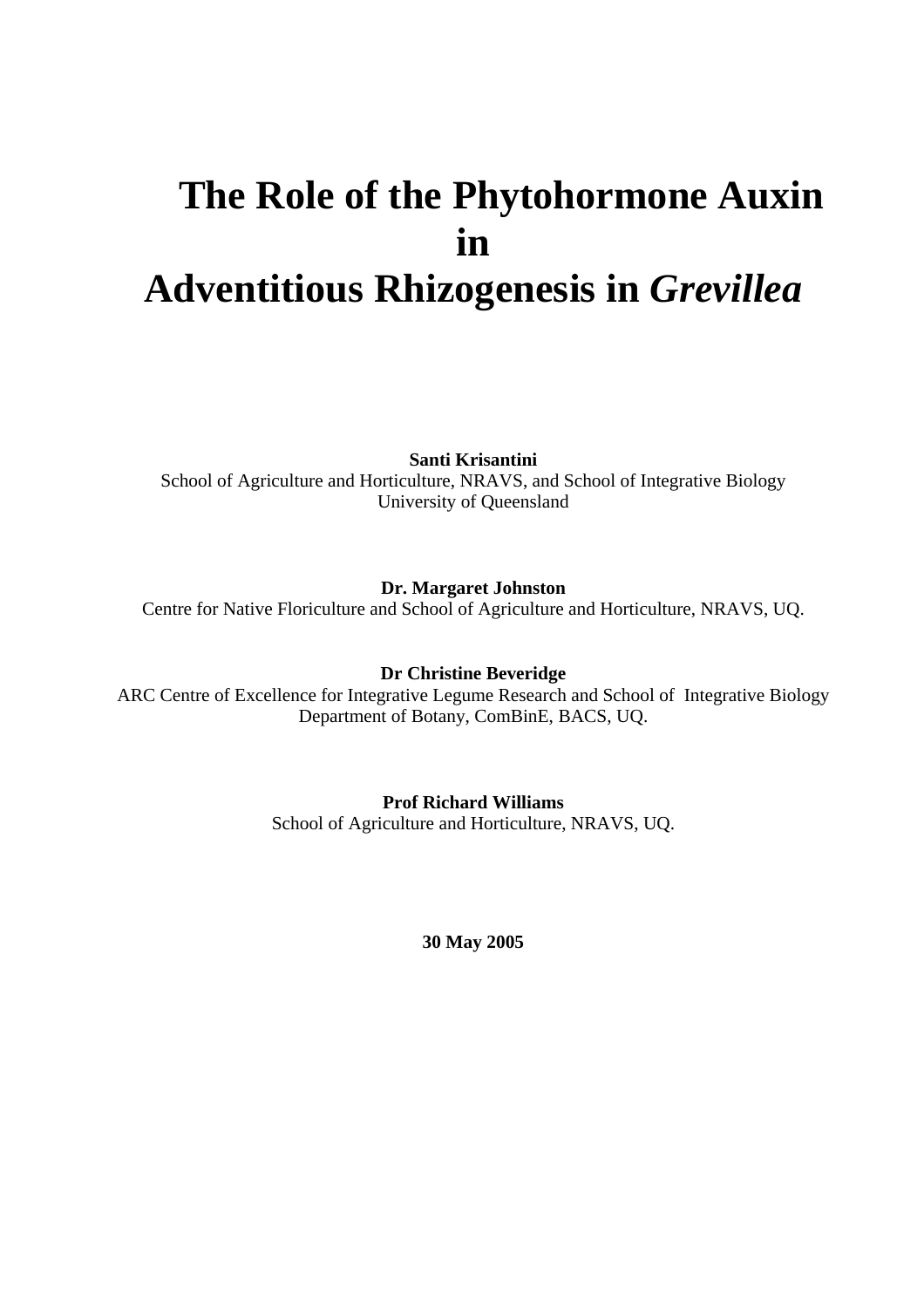#### **Abstract**

*Grevillea* (Proteaceae) is one of the woody Australian native species that have high commercial value in the floriculture market. *Grevillea* spp. vary greatly in their ease of propagation from cuttings, and some *Grevillea* cultivars are generally considered to be difficult-to root. Efforts to improve propagation success will be essential in the development of these species for commercial production. The objectives in this study were to study the response of *Grevillea* cuttings to auxin application, and to determine whether or not rooting differences between difficult and easy-to-root cultivars can be explained by differences in the endogenous auxin levels, or the capability to take up and transport applied auxin.

GC-MS analysis was used to measure the levels of auxin in the rooting zones. The level of auxin in the endogenous pool was measured by adding <sup>13</sup>C-labelled IAA (<sup>13</sup>C<sub>6</sub>-IAA) and <sup>13</sup>C-labelled IBA (<sup>13</sup>C<sub>6</sub>-IBA) as internal standards for quantitative mass-spectral analysis. The cultivars *G*. 'Royal Mantle' (easy-toroot) and *G*. 'Coastal Dawn' (difficult-to-root) were used for the comparisons. The capacity for auxin transport in cuttings of the two *Grevillea* cultivars was estimated by applying labeled auxin with high specific activity (<sup>3</sup>H-IBA, *Bioscientific Pty*) to the cuttings. Distribution of radioactivity was determined in the base of the cuttings, their leaves and the rest of the stems harvested at various periods after applying auxin.

Apical auxin application to the difficult-to-root cultivar 'Coastal Dawn' resulted in a higher or comparable percentage of rooting compared to basal application and might potentially reduce the amount of auxin used to induce rooting. Rooting differences between the difficult and easy-to-root *Grevillea* cultivars did not appear to be related to their endogenous auxin levels or their ability to take up the applied auxin. There were no significant differences in the endogenous IAA and IBA levels between the easy and difficult-to-root cultivars, and both cultivars demonstrated an increase in endogenous IAA and IBA levels following IBA application. However, a different distribution pattern of the top applied  $[^{3}H]$ -IBA was noted between the difficult- and easy-to-root cultivars. The applied IBA in the difficult-to-root cultivar resided in the leaf whereas in the easy-to-root cultivar in the stem base. These studies suggest auxin distribution patterns may be an important factor in adventitious root formation.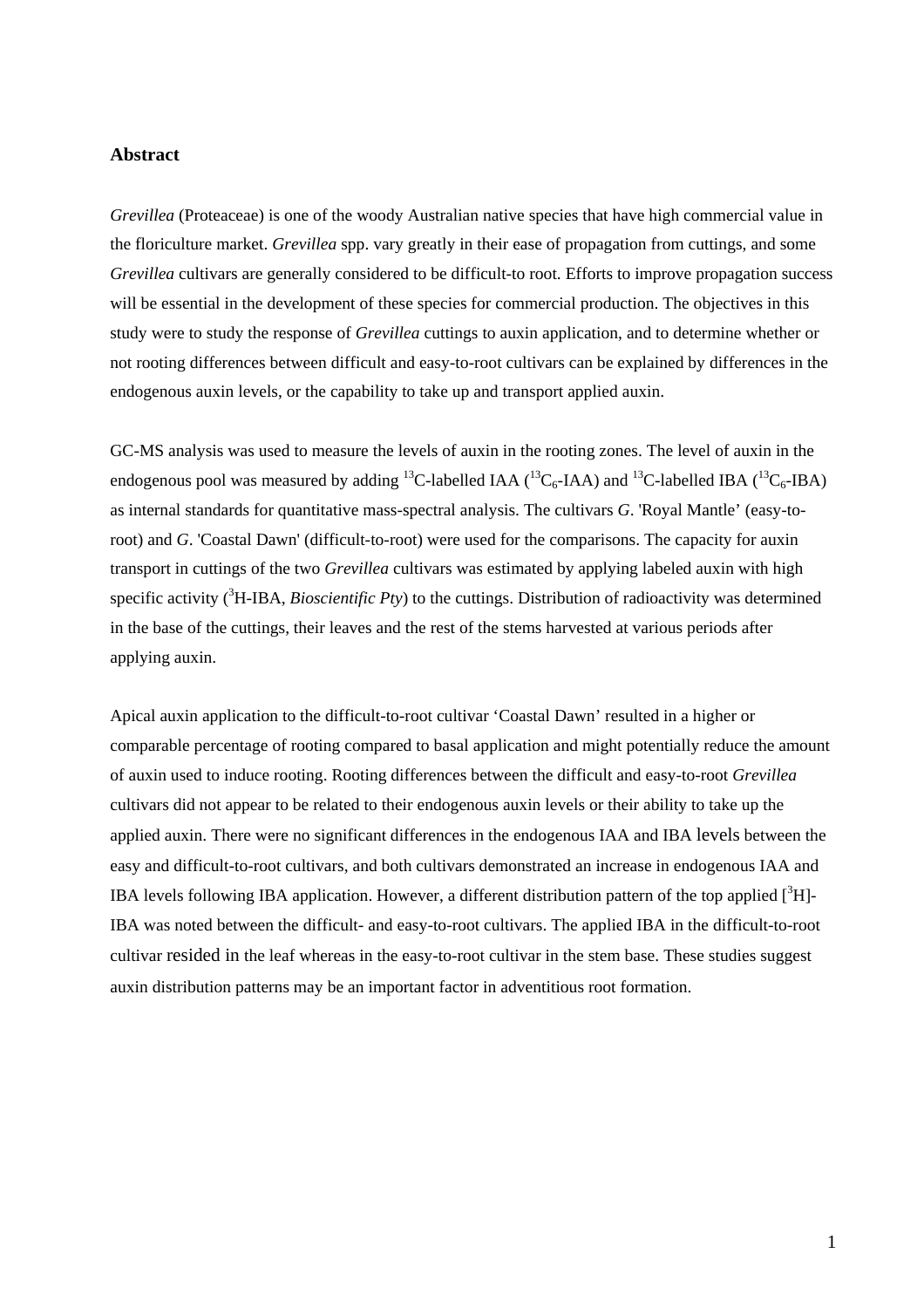#### **1. Introduction**

*Grevillea* (Proteaceae) is one of the woody Australian native genera that have high commercial value in the floriculture market. Woody plants are generally more difficult to propagate vegetatively than herbaceous species (Lovell and White, 1986; Thorpe and Harry, 1990), and very limited research has been done on the propagation of various Australian native species. *Grevillea* are popular as landscape plants and are high value ornamental plant. The inflorescences of most *Grevillea* hybrids are large, terminal, and colourful and have long stems, and have a growing potential as cut flowers (Joyce and Beal, 1999). *Grevillea* spp. vary greatly in their ease of propagation from cuttings, and some *Grevillea* cultivars are quite difficult-to root. *Grevillea* 'Coastal Dawn' semi hard wood cuttings produced roots after 12 weeks with a rooting percentage of less than 30 % (unpublished report).

Vegetative propagation by cuttings is the most preferred tool for mass production, since it is relatively easy, does not require sophisticated facilities and expertises, and is cheap compared to propagation through tissue culture. Efforts to improve propagation success, i.e. to induce a higher percentage of cuttings to produce adventitious roots, and to promote earlier rooting, will be essential in the development of *Grevillea* 'Coastal Dawn' for commercial production.

#### *1.1. Determination of Auxin Levels in* **Grevillea** *Plants and Cuttings*

The hypothesis that adventitious root formation is under the control of auxin has come from studies that showed that the application of exogenous auxin to cuttings, normally to the basal parts, promotes rooting. In order to get a better understanding on the role of auxin in rooting, it is important to measure the absolute amount of endogenous auxin at the time of taking the cuttings, as well as the changes in the level of endogenous auxin during the process of root initiation. Quantification of endogenous hormone levels has been rarely carried out because it requires sophisticated techniques and equipment for measuring the very low quantities of auxin in plants (nanograms per gm fresh weight of tissue). Techniques for measuring levels of hormones have been discussed by Beveridge *et al* (1997).

Our preliminary studies have demonstrated two *Grevillea* cultivars that have differing rooting ability. *G. '*Royal Mantle' **(Figure 1 A)** is relatively easy-to-root and more responsive to applied auxin than *G. '*Coastal Dawn' **(Figure 1 B).** It has also been demonstrated that rooting in these cultivars is seasonal**.**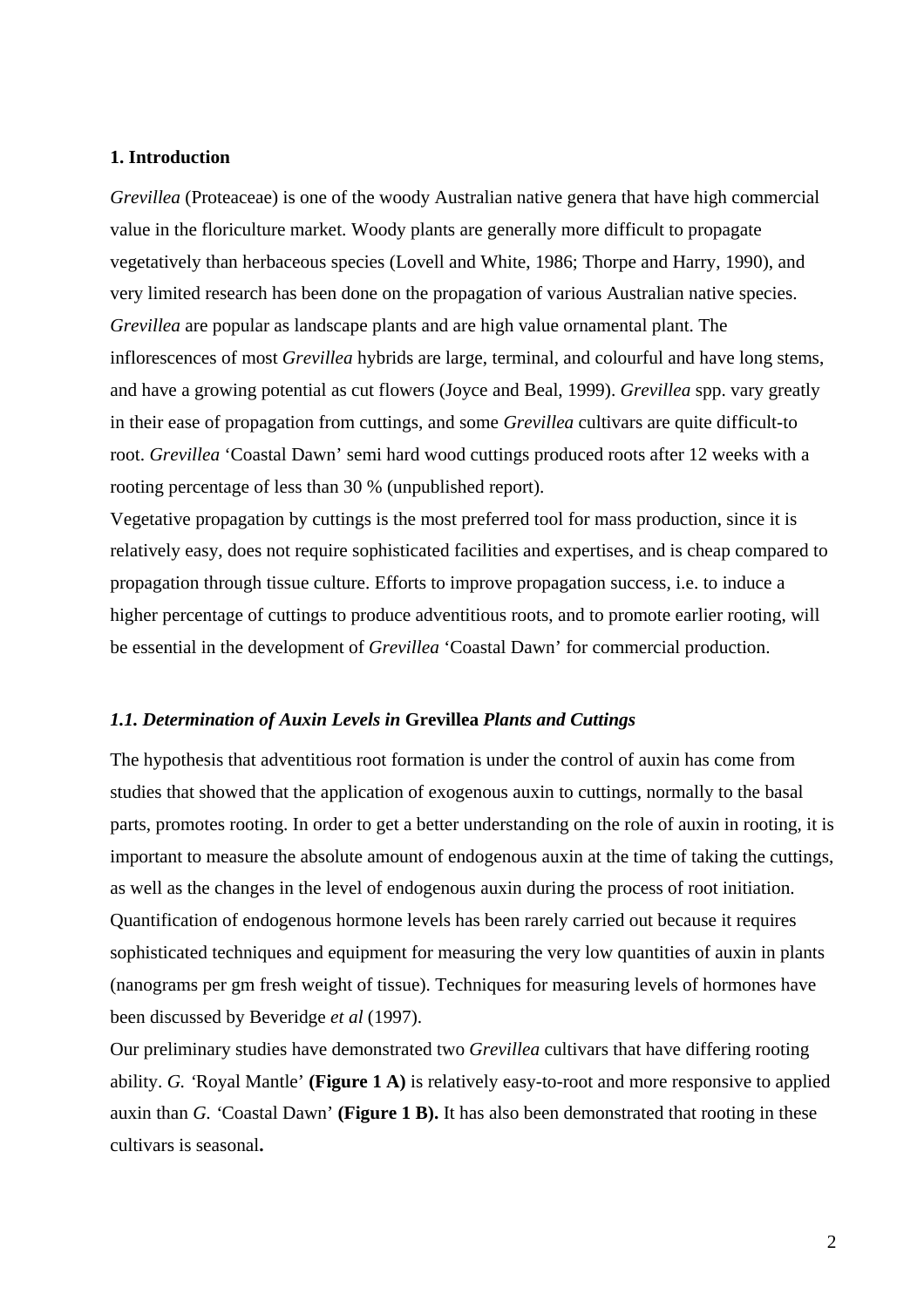## *1.2. Determination of the Pattern of IAA Transport*

The traditional method of applying auxin to the bases of the cuttings has not been always successful in inducing rooting. It has been hypothesized that difficult to root species, as opposed to the easy-to-root species, require higher amounts of applied auxin to induce rooting.





**A B Figure 1 (A).** *Grevillea* 'Coastal Dawn' and **(B)**'Royal Mantle'

This project aimed to answer the following questions:

(1) Does differing rooting ability between cultivars correlate with the endogenous levels of auxin within the plant tissue?

(2) Does the applied auxin change endogenous auxin levels within the plant tissue, particularly at the bases of the cutting, where roots are normally formed? Do these changes relate to the percentage of rooting in the two cultivars of *Grevillea?* 

(3) Are there any differences in auxin uptake between these two cultivars of *Grevillea* which have different rooting abilities?

(4) Do differences in rooting capacity of both cultivars of *Grevillea* correlate with differences in the capacity to transport auxin?

(5) How is top and basally applied auxin transported within the cuttings?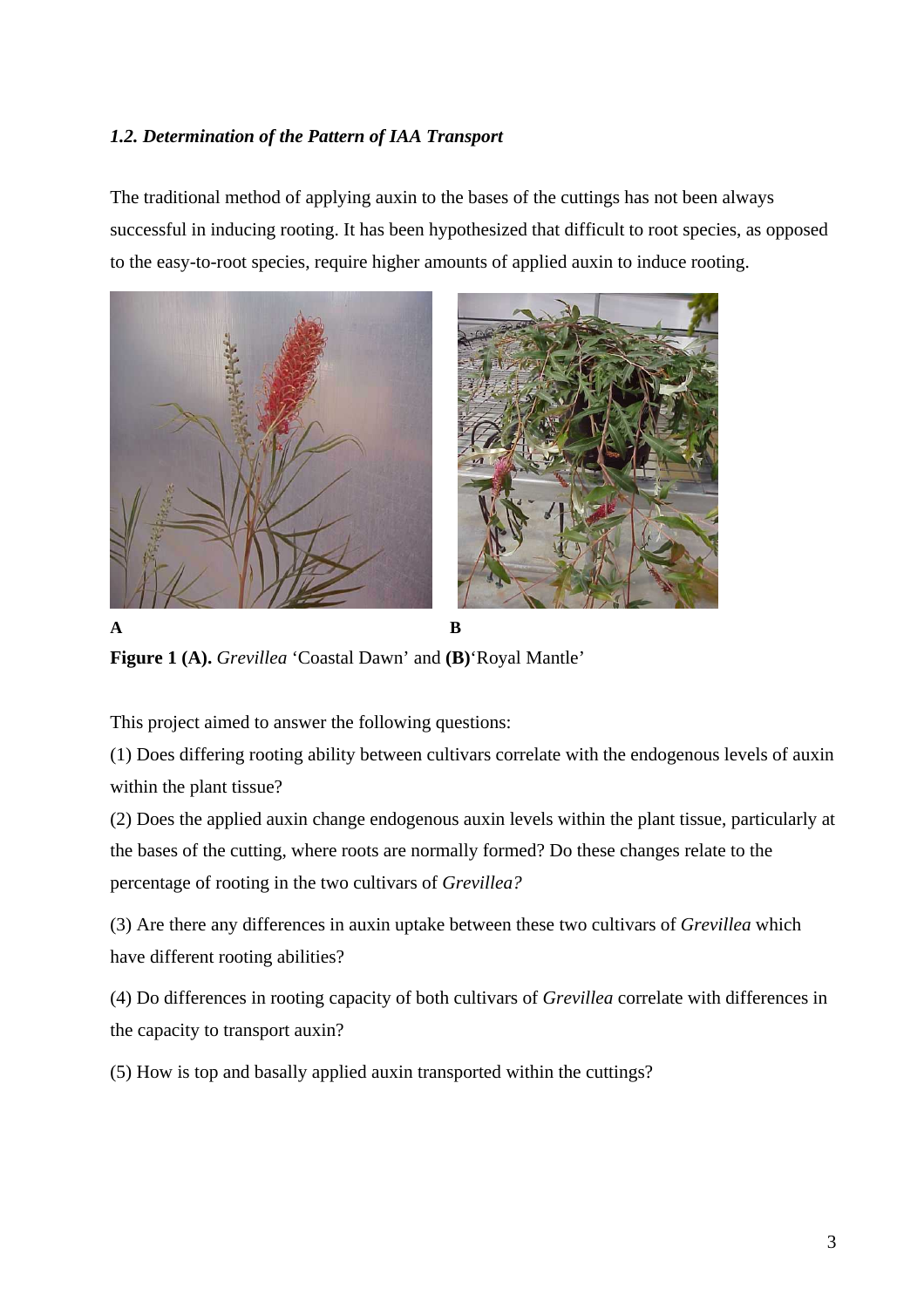## **2. Materials and Method**

## *2.1. Propagation*

Winter experiments were conducted between July-September and summer experiments between December-February. *Grevillea* cuttings were taken from container-grown, mature stock plants kept in a greenhouse at The University of Queensland, Gatton (UQ Gatton) Nursery southern Queensland. Tip cuttings **(Figure 2 A)** were three nodes long with one mature, fully-developed leaf. Stem cuttings **(Figure 2 B)** were two nodes-long, collected from the fourth to the sixth nodes below the tips with the shoot tip removed.



**Figure 2. (A)** *Grevillea* 'Coastal Dawn'and **(B)** 'Royal Mantle' stem (left) and tip (right) cuttings

The base of the cutting was trimmed and the leaves on the lower node were removed, leaving only one fully-developed leaf on top. The cuttings were rinsed thoroughly in tap water before being treated with IBA.

IBA used was in the form of powder, dissolved in 50 % ethanol and diluted with distilled water. Concentrations used were  $16 \text{ g L}^{-1}$ ,  $8 \text{ g L}^{-1}$  and  $4 \text{ g L}$ -1. With the basal application, the basal 10mm of each cutting was dipped for 5 seconds in IBA. With the top application cuttings, the top 10-mm part of the cuttings was dipped in IBA solution (1 g  $L^{-1}$ ) for 5 seconds.

Cuttings were then planted in 4.5 x 4.5 x 7.5 cm tubes with peat, perlite and vermiculite 1:1:1 and 120 g mini Osmocote (N : P : K : Mg =  $16:3.5:9.1:1.2$ ) per 60-L medium. Planted cuttings were placed in a mist propagation house on a heated bench. Bench temperature ranges were 21-27 °C in summer, 17-26 °C in spring, 10-25 °C in winter and 17-26 °C in autumn. Light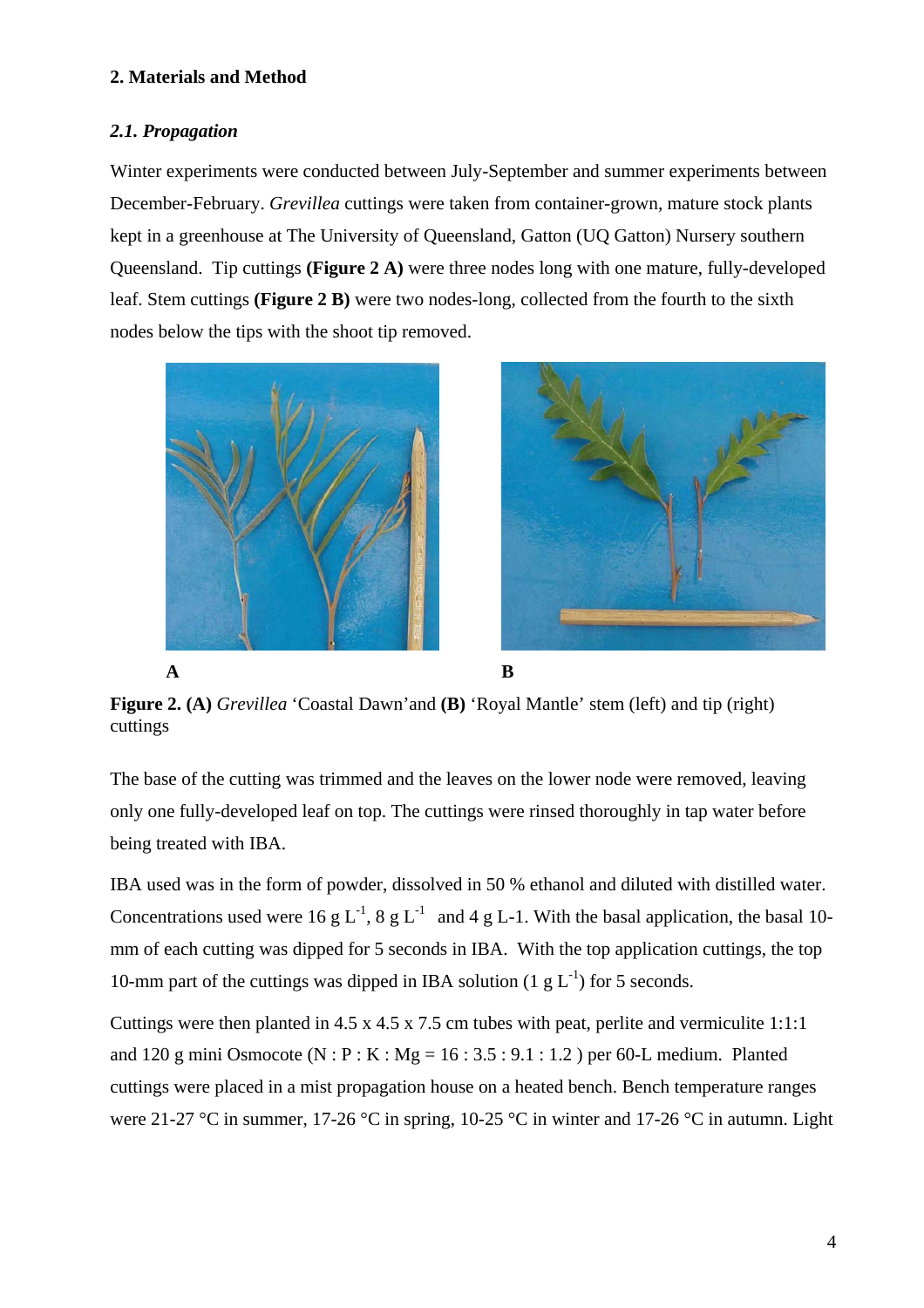intensity in the propagation house was maintained around 440  $\mu$ E m<sup>2</sup> s<sup>-1</sup>. Shade cloth was put on the propagation house during summer.

All experiments were conducted in a randomised block design. Each treatment was replicated 3 times with 10 cuttings per experimental unit. Observations were made at weekly intervals, beginning 3 weeks after the cuttings were planted, by carefully lifting the cuttings from the medium, checking for roots and replacing the cuttings into the medium. Root number was evaluated two weeks after the first root initiation was observed, and roots > 2 mm length, were recorded. Data on rooting success were analysed using logistic regression (Collett, 1991) followed by Genmode analysis, whereas data on root number and time to root were analysed using analysis of variance (ANOVA) followed by LSD tests when appropriate using Minitab 14.

#### *2.2. Auxin extraction and purification*

Immediately following harvest, plant tissues were weighed and frozen in liquid  $N_2$  and stored at -80 °C prior to analysis. Individual samples were then ground under liquid  $N_2$  and extracted with 10 mL of 50% methanol with 250 mg  $L^{-1}$  butylated-hydroxytoluene (BHT). Labelled internal standards <sup>13</sup>C<sub>6</sub>-IAA and <sup>13</sup>C<sub>6</sub>-IBA were added to each sample in varying amounts according to the treatment (with and without IBA application) and the fresh weight of the harvested plant material. The extracts were centrifuged at 10,000 rpm for 10 minutes at 5 °C. The supernatant was evaporated to dryness then purified on Sep-pack cartridges (Waters ®) after preconditioning with 10 mL of MeOH followed by 10 mL of 0.4 % (v/v) acetic acid in distilled water. The IAA was eluted with 10 mL of 80 % MeOH ( $v/v$ ). The eluate was reduced to dryness under vacuum at 35 ºC and taken up in 2 mL of 100 % MeOH. Then it was reduced to dryness under vacuum. For each sample three to four independent extractions were performed**.** 

#### *2.3. Methylation of auxins*

The auxins under investigation (IAA and IBA) were converted to their methyl esters by resuspending the samples in 150 µL MeOH and 600 µL ethereal diazomethane. They were left at room temperature for 10 minutes. Samples were then dried under a stream of nitrogen gas. As a final purification step, auxin-methyl esters were resuspended in 1 mL distilled water then partitioned against 3 x 200 µL diethylether. The hormone-containing ether fraction was then reduced to dryness (as above).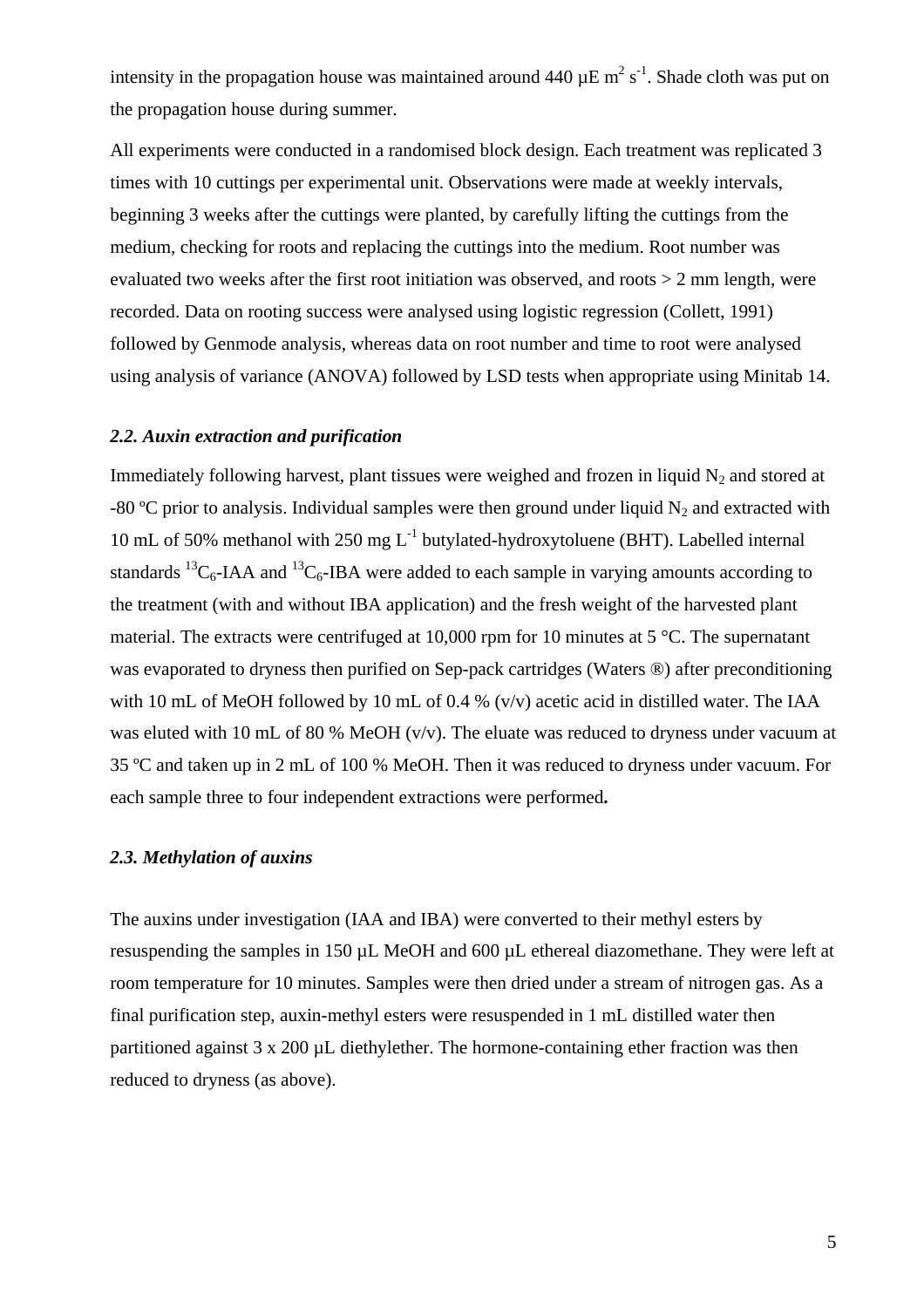#### *2.4. GC-MS-SIM quantification of auxin*

Auxins methyl esters were trimethylsilylated with 3  $\mu$ L of dry pyridine and 10  $\mu$ L N<sub>2</sub>Obis(trimethylsilyl)trifluoro-acetamide (BSTFA) at 80ºC for 15-20 minutes prior to GC-MS analysis.

GC-selected ion monitoring was performed using a Varian 3800 gas chromatograph. A 25 m x 0.32 mm i.d. x 0.52 µm film HP5 fused silica column was coupled to the mass-selective detector via an open split interface. Helium was used as the carrier gas at an initial flow of 2 mL/min at 60 °C under a pressure of 190 kPa. Samples were injected in the splitless mode. The temperature of the column oven was increased from 50º to 190°C at 30°C per minute, and then to 270°C at 10°C per minute. IAA and IBA eluted under these conditions at 9.6 and 11.0 min, respectively. Full scan spectra were recorded for the peaks co-chromatographing with authentic methylated standards and the mass spectra compared to spectra obtained form authentic standards.

Quantification of endogenous auxins was performed by the isotope dilution method. Peak areas at the correct retention time of an ion pair derived from an endogenous auxins, i.e. 208/202 (ions deriving from <sup>13</sup>C<sub>6</sub>-IAA and endogenous IAA) and 203/202 (ions deriving from <sup>13</sup>C<sub>1</sub>-IBA and endogenous IBA) and a corresponding stable-isotope-labelled internal standard were determined by GC-MS-SIM. The amount of IAA and IBA was calculated using the formula:

| peak area of the endogenous auxin  | the amount of internal standard added (ng) |
|------------------------------------|--------------------------------------------|
|                                    |                                            |
| peak area of the internal standard | fresh weight of tissues $(g)$              |

The auxin levels are expressed as the amount of hormone (in ng) per g of fresh weight (ng  $g^{-1}$ ) FW).

## *2.5. IBA transport Pattern*

Auxin transport was measured in plants supplied with  $[{}^{3}H]$ -IBA; specific activity 20  $\mu$ Ci mol<sup>-1</sup> (American Radiochemicals). Plants used for the experiment were between 115-140 mm in height with 6-8 leaves expanded. Each plant was treated with 7.4 kBq of  $[^{3}H]$ -IBA (4.4 x 10<sup>5</sup> DPM) in 4 µL of ethanol, applied to the apical bud of each plant.

Six hours after treatment with  $[{}^{3}H]$ -IBA, the shoot tip and leaves were removed, and the remaining stem was cut into 10-mm sections that were then placed into labeled vials according to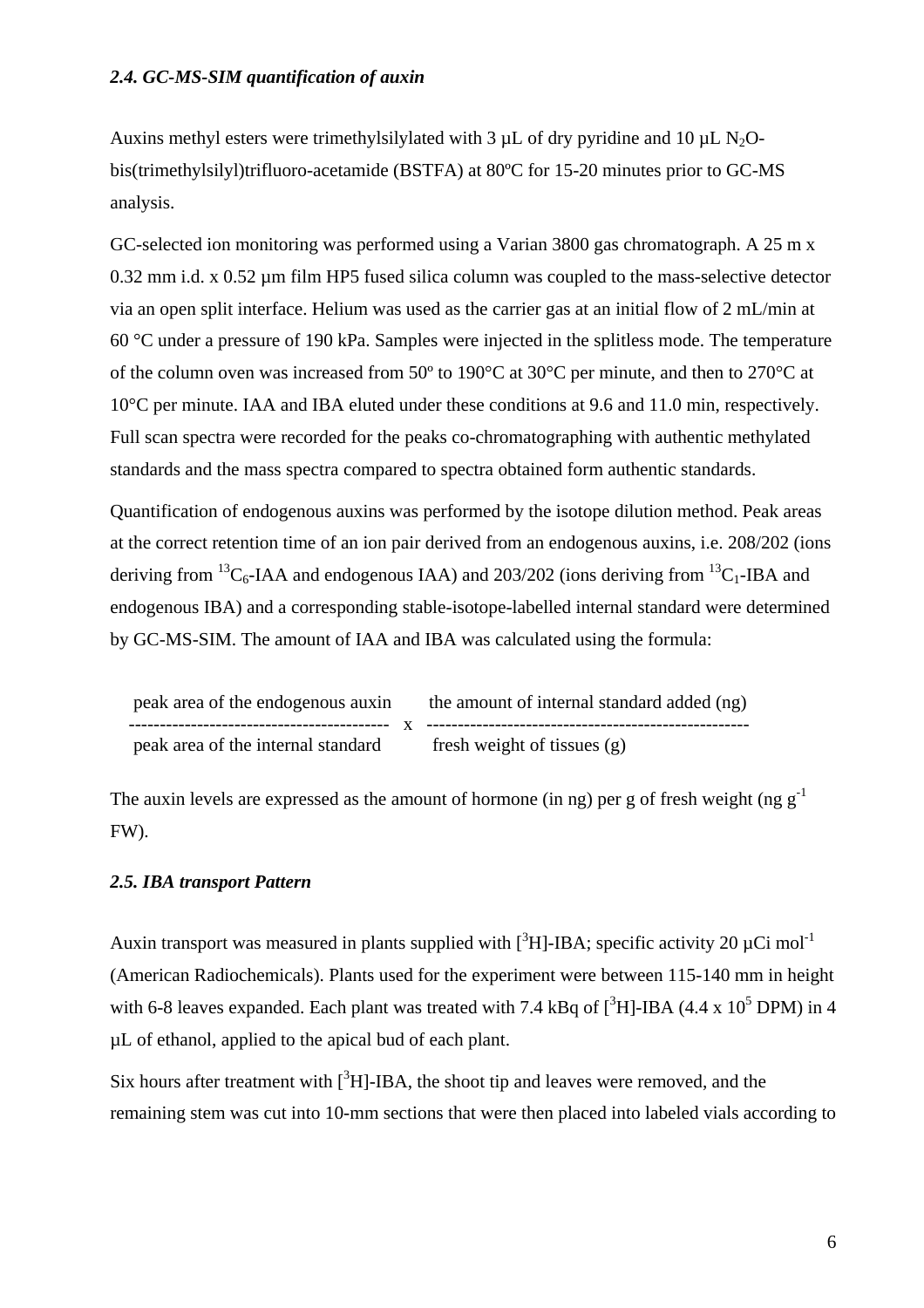the segment numbers. Each vial consists of 3 segments from 4 different plants to obtain a large quantity of radioactivity. Segments were numbered down the stem from top to bottom.

# *2.6. Incubation of cuttings for distribution of 3 H-IBA experiment*

Cuttings were incubated with their bases in 1.5 mL eppendorfs, one cutting per vial. 7.4 kBq of [<sup>3</sup>H]-IBA (4.4 x 10<sup>5</sup> DPM) in 6 µL of ethanol was added to each vial for the basal application. For top application the same amount was applied using a microsyringe to the shoot tip of each 'Coastal Dawn' cutting and to the top cut stump of each 'Royal Mantle' stem cutting. This volume was tested earlier and was readily taken up by the cuttings. For each top and basal application four replicates of one cutting each was used. Treated cuttings were then planted and kept in a mist propagation unit. The cuttings were removed after 5 and 24 hour and washed under running water, then cut into leaf and equal segments of base and upper-stem. The segments and leaves were crushed using a mortar and pestle separately. The remaining leaf tissue in the mortar was washed with 2 mL of 80% MeOH. Two mL of Ultima Gold LSC scintillant (Packard Packard BioScience B.V., Groningen, The Netherlands) was added to each sample then shaken overnight prior to counting with Packard Tricarb 1600 scintillation counter (Packard Instrument Co., Meriden, USA). For the leaf samples, only 250 µL aliquot was used for counting to avoid colour quenching which can result in a reduction of the scintillation count rate.

#### **3. Results and Discussion**

#### *3.1. Rooting studies*

Previous studies conducted on rooting of the two *Grevillea* cultivars demonstrated that 'Royal Mantle' rooted better than 'Coastal Dawn', and 'Coastal Dawn' had a reduced response to applied IBA **(Table 1).** 

Application of IBA did not promote rooting of 'Coastal Dawn' in winter and summer (Table 1). In contrast rooting in 'Royal Mantle' was promoted with application of IBA at higher IBA concentrations ( $> 4 \text{ g L}^{-1}$ ) (Table 1).

Rooting in summer was higher than in winter for both cultivars. 'Royal Mantle' cuttings can root without IBA treatment in summer **(Table 1).**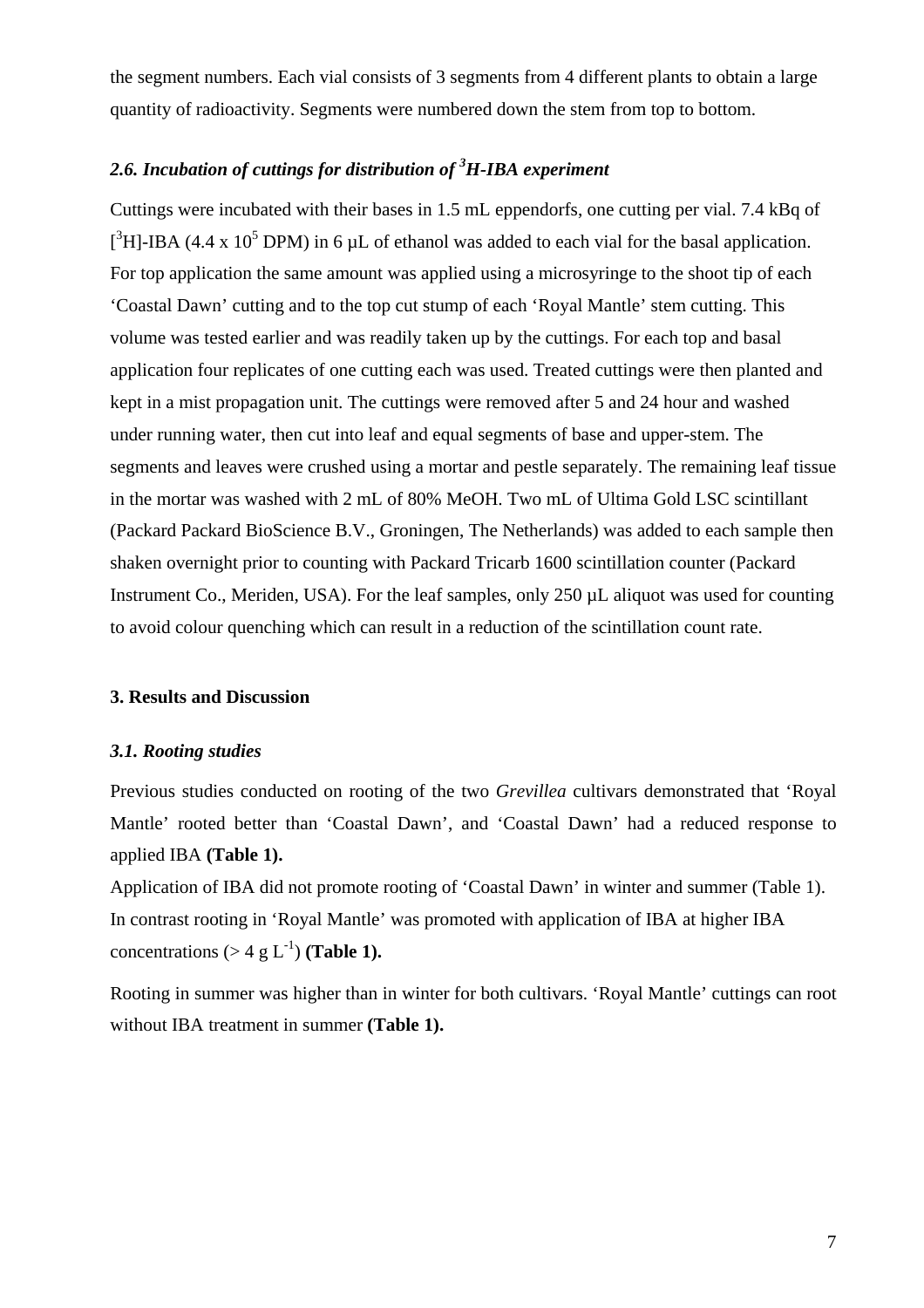| <b>IBA</b><br>Concentration<br>$(g L^{-1})$ | Rooting percentage $*$ ) |        |                 |                   |  |
|---------------------------------------------|--------------------------|--------|-----------------|-------------------|--|
|                                             | G. 'Coastal Dawn'        |        |                 | G. 'Royal Mantle' |  |
|                                             | Winter                   | Summer | Winter          | Summer            |  |
| $\Omega$                                    | $\overline{0}$<br>a      | 5a     | 5a              | 41 a              |  |
| 4                                           | $\overline{0}$<br>a      | 12a    | 12a             | 33a               |  |
| 8                                           | 20a                      | 13a    | 30 <sub>b</sub> | 60 <sub>b</sub>   |  |
| 16                                          | $\overline{0}$<br>a      | 12 a   | 38 <sub>b</sub> | 72 b              |  |

**Table 1.** Influence of IBA on rooting of G.'Royal Mantle' and 'Coastal Dawn' cuttings in winter and summer.

\*) Means in the same column followed by the same letters are not significantly different according to Genmode analysis

## *3.2. Effect of method of IBA application*

Top auxin application was examined since basal auxin application in 'Coastal Dawn' cuttings only resulted in low rooting percentages (<20 %) in most seasons (Table 1). The rooting percentage obtained using top application of IBA at 1 g  $L^{-1}$  in both cultivars was higher or comparable to that of industry standard for *Grevillea* at 16 g kg<sup>-1</sup> (Table 2). Therefore, top application of auxin has potential to be used for commercial propagation. Top application might also allow the use of less auxin.

|  |  |  | Table 2. Effect of method of auxin application on rooting of G. 'Coastal Dawn' Cuttings |  |
|--|--|--|-----------------------------------------------------------------------------------------|--|
|  |  |  |                                                                                         |  |

| Treatment                 | Percentage of cuttings rooted |                                                                                                                                                                 |        |  |  |
|---------------------------|-------------------------------|-----------------------------------------------------------------------------------------------------------------------------------------------------------------|--------|--|--|
|                           | Autumn                        | Spring                                                                                                                                                          | Summer |  |  |
| Basal IBA 16<br>(Control) | 59                            | 17                                                                                                                                                              | 12     |  |  |
| Top IBA 1                 | $90*(P=0.029)$                | 20 (ns, P=0.58) 27 (ns, P=0.21)                                                                                                                                 |        |  |  |
| <b>Basal No IBA</b>       | $\theta$                      | $\mathcal{D}_{\mathcal{A}}^{\mathcal{A}}(\mathcal{A})=\mathcal{D}_{\mathcal{A}}^{\mathcal{A}}(\mathcal{A})\mathcal{D}_{\mathcal{A}}^{\mathcal{A}}(\mathcal{A})$ | 10     |  |  |
| Top No IBA                |                               | Q                                                                                                                                                               |        |  |  |

\* significantly higher than the control (basal IBA at  $16 g kg^{-1}$ ).

Increasing the IBA concentration applied to the top from 1 to 4 g  $L^{-1}$  did not increase the rooting percentage in'Coastal Dawn' (data not shown). Top auxin application, however, resulted in some of the roots being formed aerially. These aerial roots were formed directly from the stem (not through callus), below but close to the point of application, i.e. between the shoot tip and the first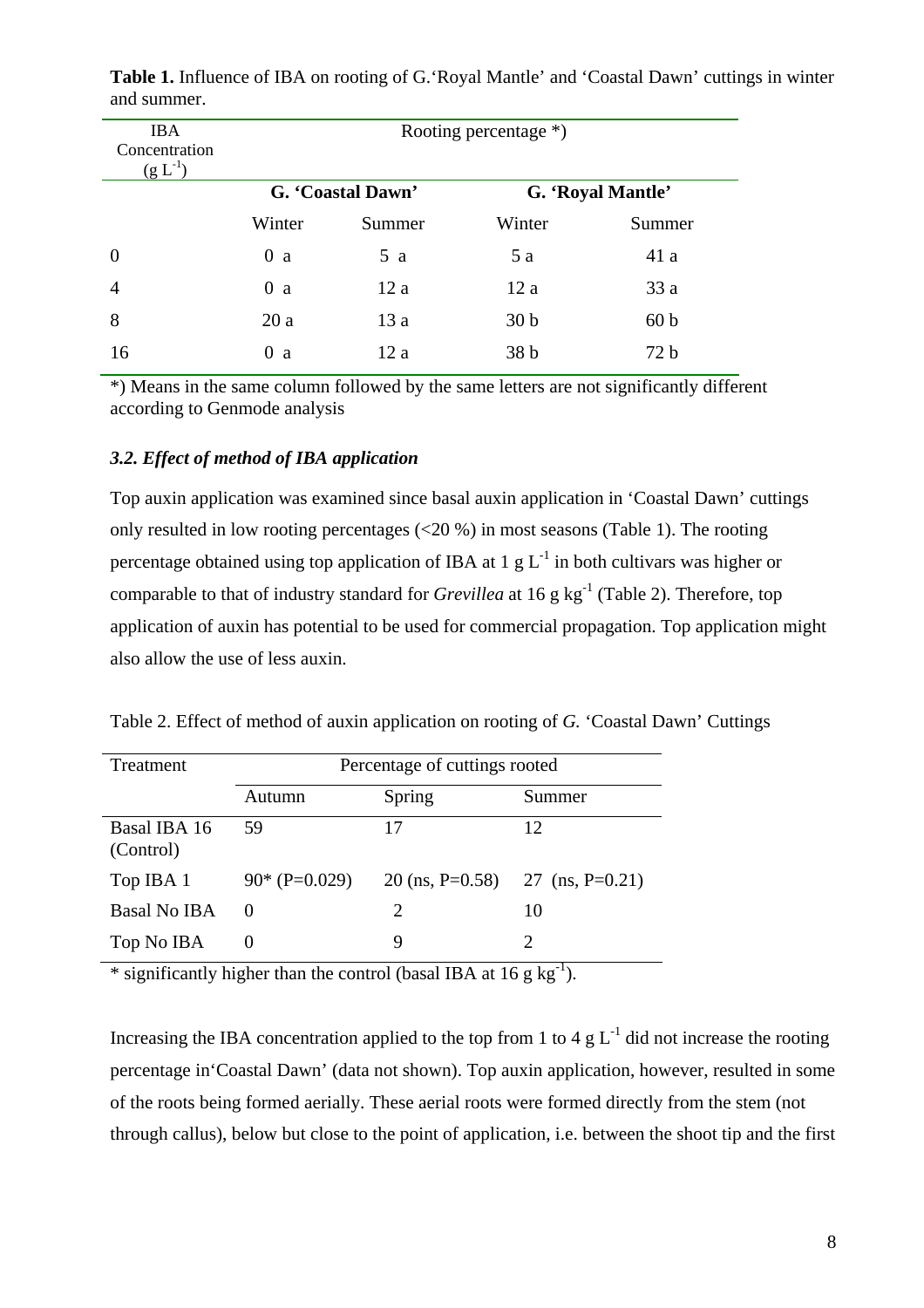mature leaf **(Figure 3).** Only occasionally did aerial roots form below the mature leaf. The tendency to form aerial roots increased with higher IBA concentration, i.e. from 15 % at 1 g  $L^{-1}$ IBA to 70 % at 4 g  $L^{-1}$  IBA.



**Figure 3.** Aerial roots formed in G. 'Coastal Dawn' cuttings (arrows) following top IBA application at 4  $g L^{-1}$ 

# *3.3. Endogenous IAA and IBA levels*

IAA and IBA were present in the leaves and stems of both *Grevillea* cultivars, and the levels in the easy and difficult-to-root cultivars were similar in both seasons **(Figure 4).** The endogenous levels of IAA were generally higher than IBA, e.g. in winter the stem IAA of 'Royal Mantle' was 3 times the stem IBA **(Figure 4).** These IAA levels in *Grevillea* stems are similar to those reported in previous studies, e.g. 30 – 40 ng/g in pea shoots (Beveridge *et al.*, 1994; Beveridge *et al.*, 1997)

Differences in the auxin levels between seasons were noted. Summer IAA levels were higher and winter IBA levels were lower **(Figure 4).** Some leaf samples taken in summer had IBA levels below the detection limit.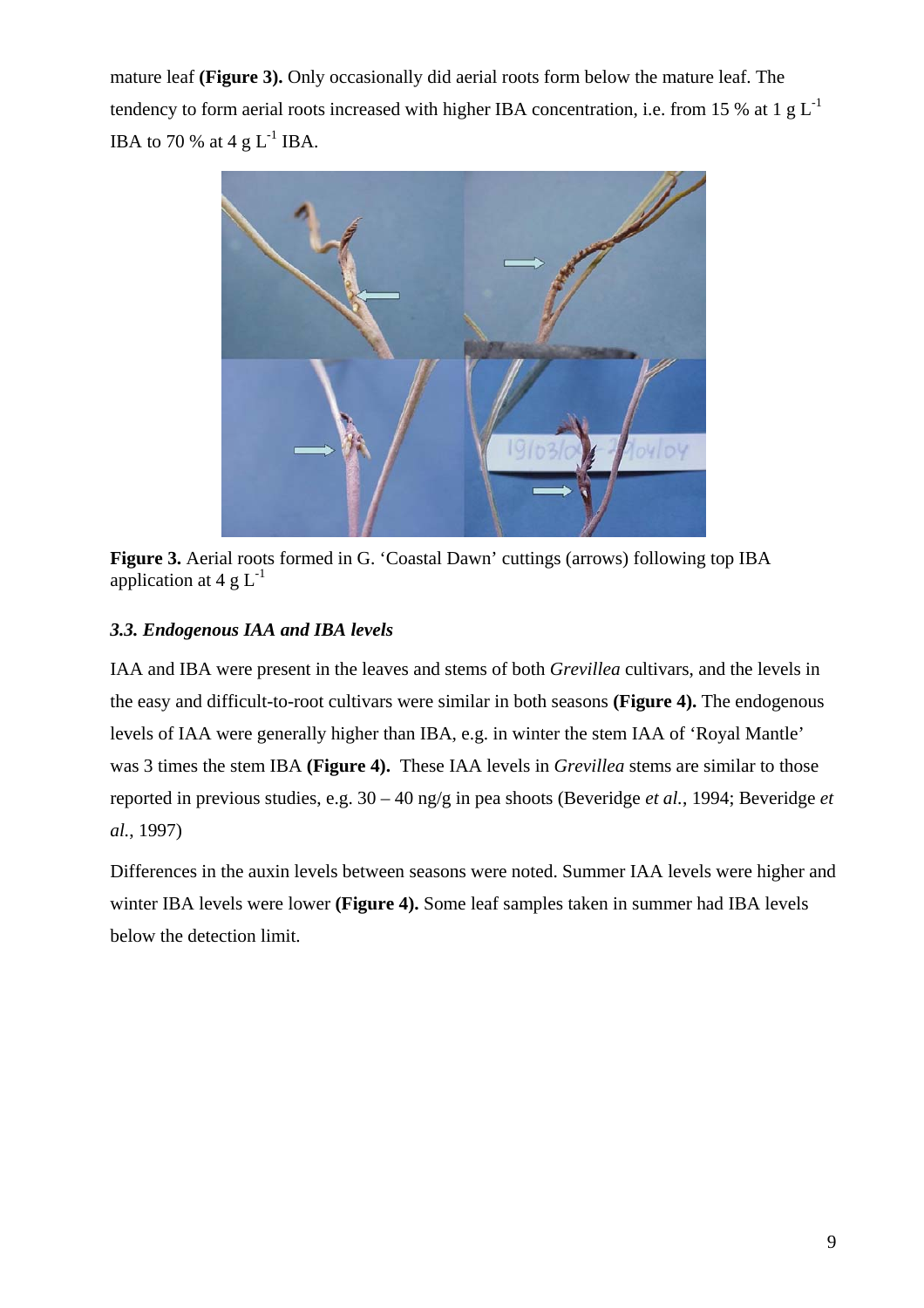

**Figure 4**. Endogenous IAA (left) and IBA (right) levels (ng/g FW) in *Grevillea* stems and leaf in summer and winter. Results are the mean  $\pm$  SE of two to four replicates. Each replicate was obtained from 5 plants of each cultivar.

The results of the IAA and IBA measurements in this study demonstrate that there are no significant differences in the endogenous IAA and IBA levels between the easy and difficult-toroot cultivars, both in the stem and the leaves taken in summer and winter **(Figure 4).** Therefore no evidence was obtained to suggest that the difficult-to-root cultivar might have been deficient in IAA or IBA. These results contrast with previous reports in *Cotinus coggyria* (Blakesley *et al*, 1991) and apple (Alvarez *et al.*, 1989) that higher rooting ability correlated with higher endogenous auxin levels.

However, differences in the auxin levels between seasons were noted. In summer when rooting percentage was higher, stem and leaf IAA levels were much higher than in winter. In contrast IBA levels were much lower in summer than in winter **(Figure 6).**

Differences in endogenous IAA levels between seasons have been reported in *Pinus sylvestris* (Sandberg and Ericssson, 1987) and *Abies balsamea* (Sundberg *et al.*, 1987). However, the endogenous IBA levels in plant tissues were not measured in these studies.

#### *3.4. Changes in the IAA and IBA levels in the stem base after IBA application*

IBA treatment to cuttings resulted in increases in endogenous levels of IAA **(Figure 5)** and IBA **(Figure 6)** in stems of both cultivars. The peak IAA levels occurred at day 1 for stems **(Figure 5).** The increases in stem IAA levels in IBA-treated 'Coastal Dawn' were more pronounced than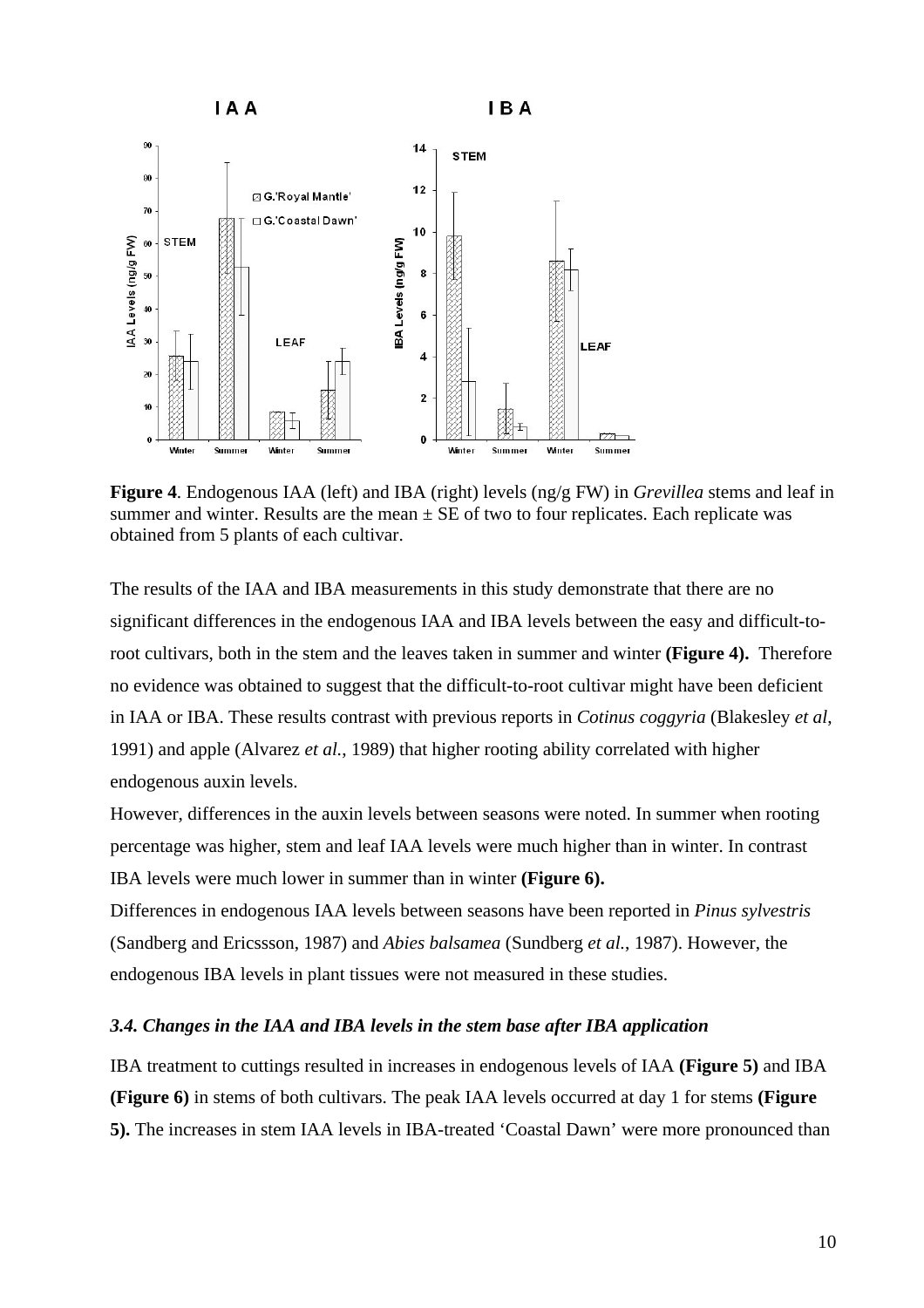in IBA-treated 'Royal Mantle' **(Figure 5).** In both cultivars, the IAA content rapidly returned to near control levels after 7 days **(Figure 5).**



**Figure 5.** Time course changes in endogenous IAA levels (ng/g FW) in stem bases of 'Coastal Dawn' and 'Royal Mantle' cuttings. Data were obtained from the average of two to four replicates  $\pm$  SE. Each replicate consist of 4 pooled stem base cuttings.

For stems, the IBA increase in 'Coastal Dawn' was more significant than in 'Royal Mantle' with the peak occurring later, i.e. at day 3 in 'Coastal Dawn' and at day 1 in 'Royal Mantle' **(Figure 6).** Stem IBA levels of both cultivars declined after reaching their peaks, but for 'Royal Mantle' it slightly increased again from day 3 to day 7 **(Figure 6).**

In contrast to stem IAA **(Figure 5),** stem IBA levels of both cultivars still remained relatively high (190-200 ng) compared to the control levels (8-30 ng/g FW; **Figure 4**) at day 7.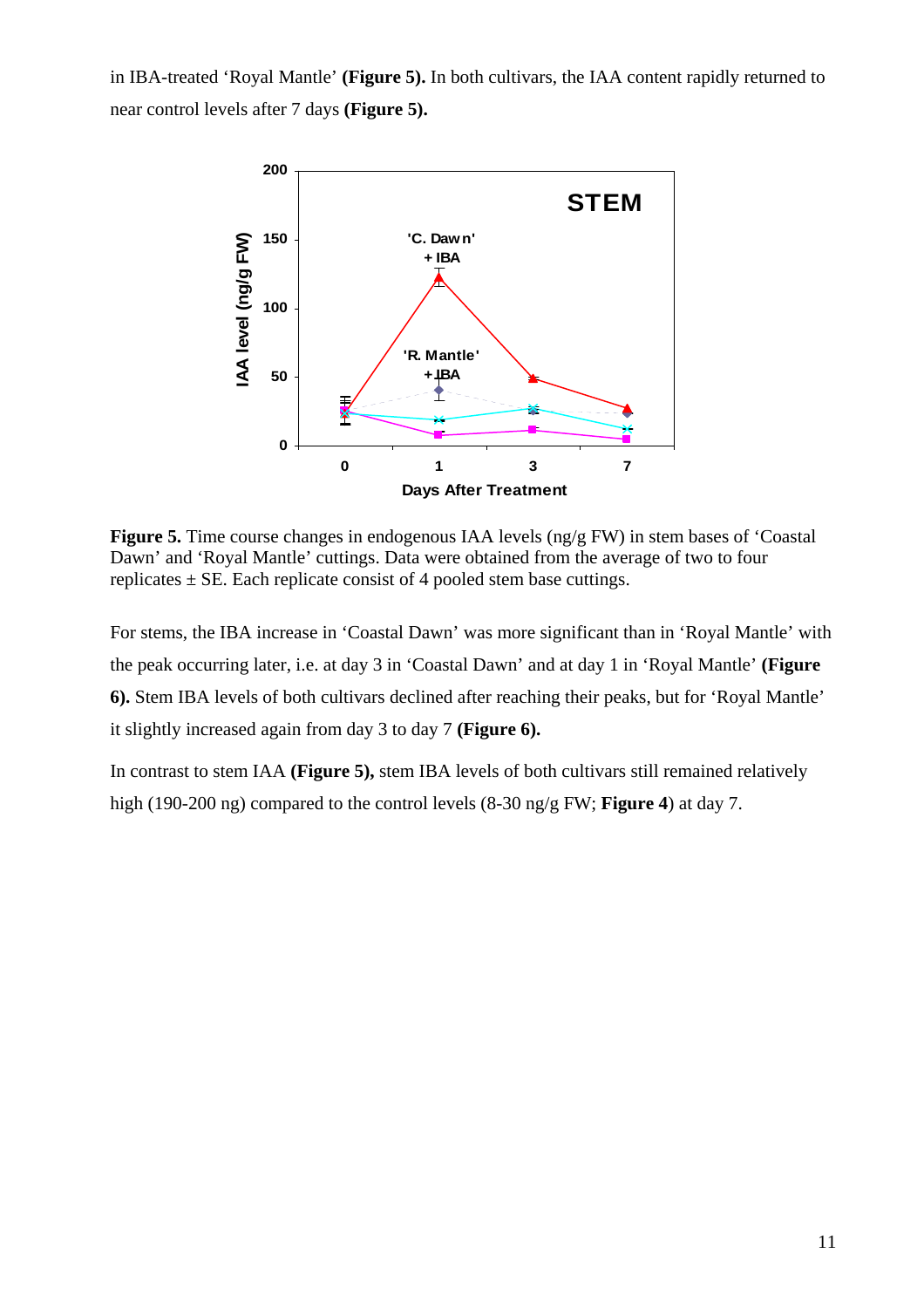

**Figure 6.** Time course changes in endogenous IBA levels (ng/g FW) in stem bases of 'Coastal Dawn' and 'Royal Mantle' cuttings. Data were obtained from an average of two to four replicates  $\pm$  SE. Each replicate consist of 4 pooled stem base cuttings.

#### *3.5. IBA transport pattern in* **Grevillea**

Transport of  $[^{3}H]$ -IBA was measured in plants with 6-8 fully expanded leaves (plant height between 115-140 mm). The distance that the radioactivity was transported was not different between the plants of both cultivars during the 6 hours after application. At 6 h, the applied  $[^{3}H]$ -IBA had not been transported more than 20-30 mm from the point of application of both cultivars **(Figure 7).**

In terms of proportion radioactivity transported **(Figure 7),** 'Royal Mantle' transported a higher proportion of radiolabel than 'Coastal Dawn' after 6 h. In 'Royal Mantle' only a proportion of  $0.66 \pm 0.02$  of the applied [<sup>3</sup>H]-IBA remained in the application point, meaning a proportion of 0.34 has been transported down. In 'Coastal Dawn' the proportion of radioactivity transported after 6 hour was only 0.23 (the proportion of the remaining  $[^{3}H]$ -IBA was 0.77  $\pm$  0.02).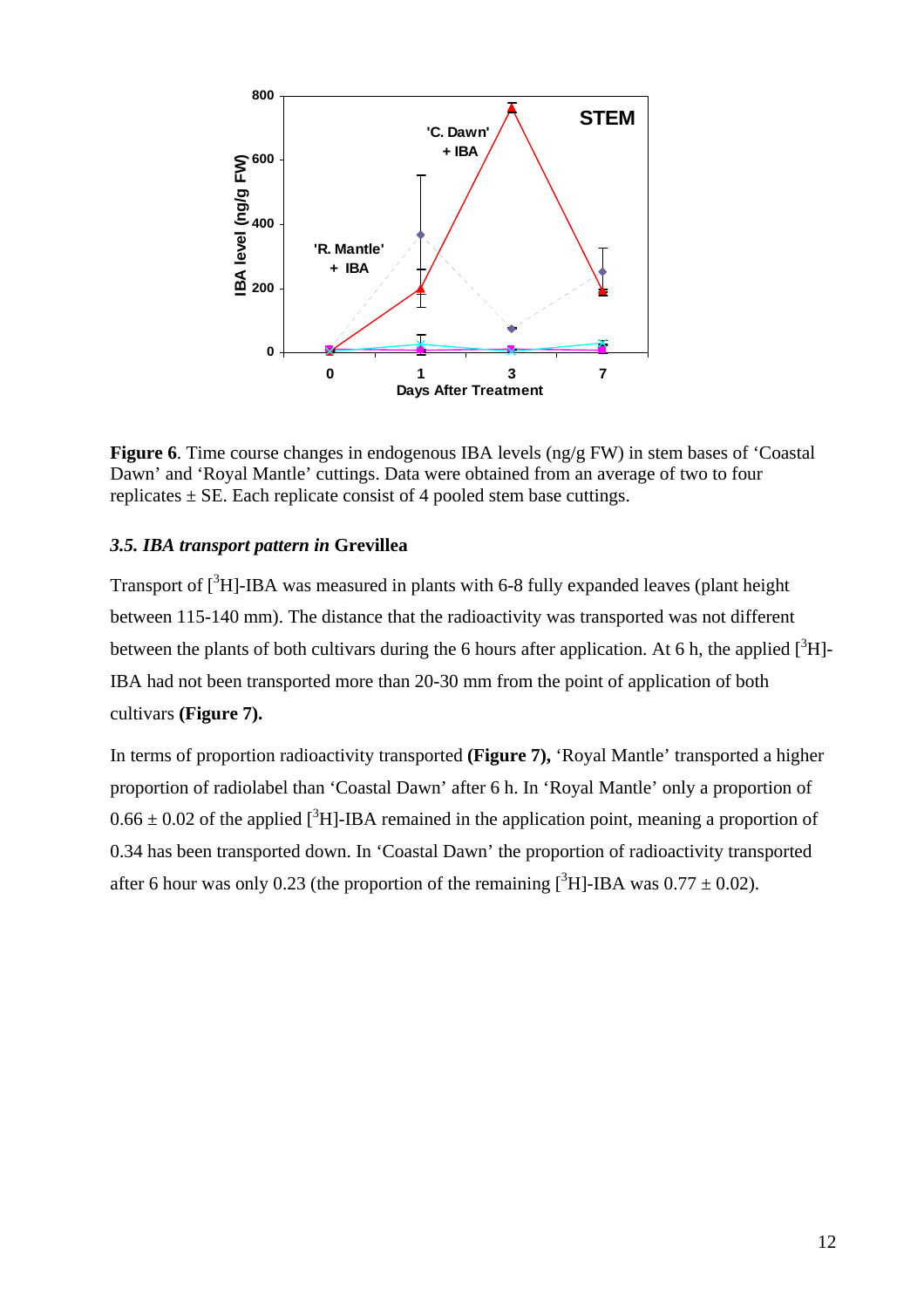

**Figure 7**. Distribution of radioactivity in *Grevillea* 'Coastal Dawn' and 'Royal Mantle' cuttings 6 hours after supplying [3H]-IBA (14.8 kBq per plant) to the apical bud. Each point is the value for 3 segments from 3 different plants. Data are expressed as a proportion of the total radioactivity recovered.

#### *3.6. Distribution of [3H-IBA] after top and basal application to* **Grevillea** *cuttings*

## **3.6.1. Basal Application**

Following basal application of  $[^{3}H]$ -IBA, no significant differences were observed between the two cultivars in the distribution of transported  $[^{3}H]$ -IBA at 6 h (data not shown) and 24 h in the leaf and upper stem **(Figure 7).** The applied radiolabel in 'Coastal Dawn' tends to be accumulated in the leaf **(Figure 8).**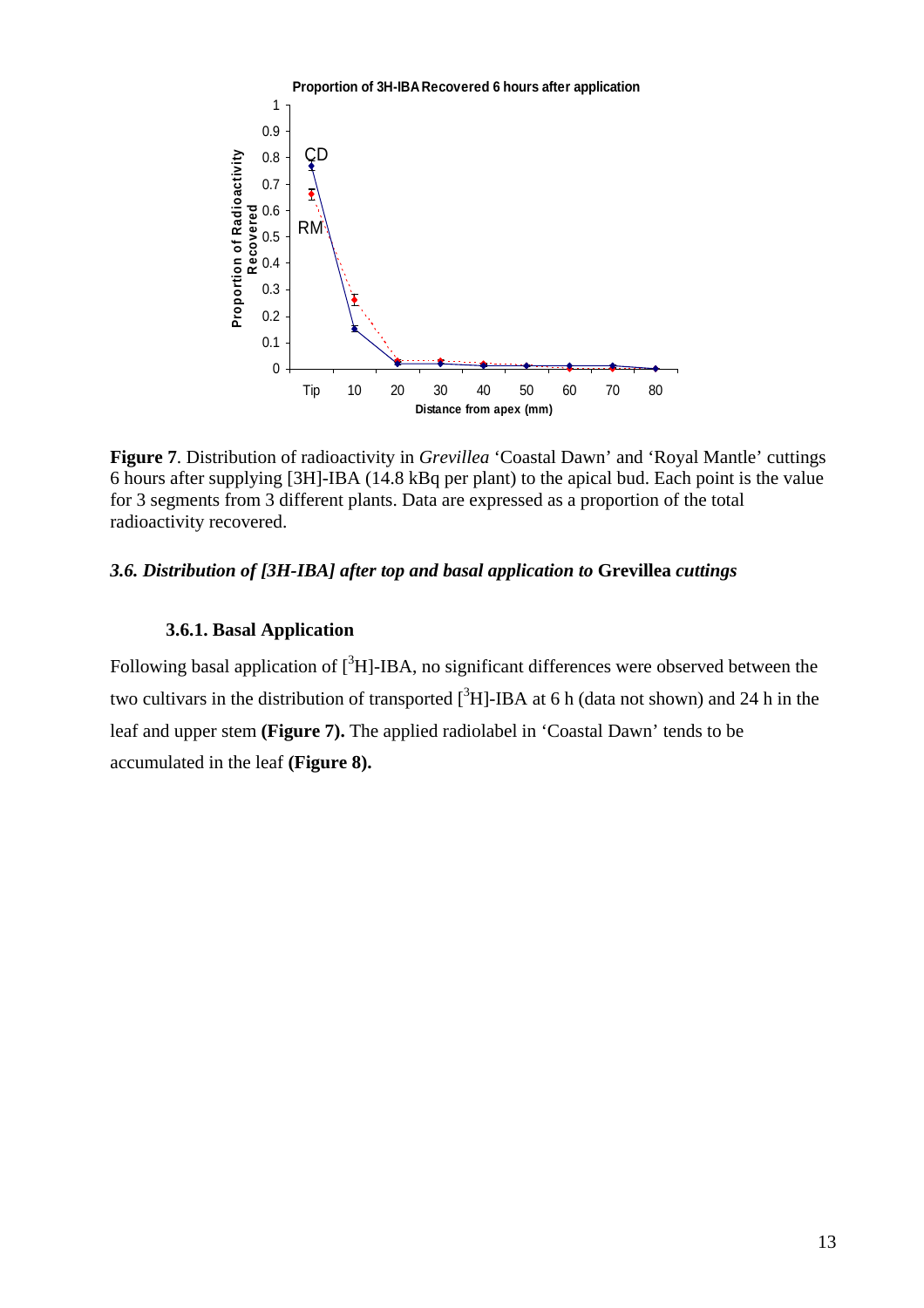

**Figure 8.** Distribution of radioactivity in *Grevillea* 'Coastal Dawn' and 'Royal Mantle' cuttings 24 hours after supplying  $\left[\right]$ <sup>3</sup>H]-IBA (14.8 kBq per plant) to the stem bases. Each point is the value for 3 segments from 3 different plants. Data are expressed as a proportion of the total radioactivity recovered.

#### **3.6.2. Top Application**

Following top application, most radioactivity ( $> 50\%$ ) in the two cultivars was still remained at the point of application (upper stem) at 24-h after application of  $[^{3}H]$ -IBA (**Figure 9 A and B).** However, there were significant differences between the two cultivars in the distribution of in the leaf (P=0.016) and stem base (P= 0.007). In 'Coastal Dawn', most of the transported  $[^{3}H]$ -IBA moved to the leaf rather than the stem base. This is shown by a significant increase of the proportion of  $[^{3}H]$ -IBA recovered in the leaf from 6 to 24 h (**Figure 9 A).** In contrast, the transport in 'Royal Mantle' seemed to lead to an increasing accumulation in the stem base rather than the leaf **(Figure 9 B).** This indicated that 'Coastal Dawn' had different distribution pattern from 'Royal Mantle' of the applied  $[^{3}H]$ -IBA.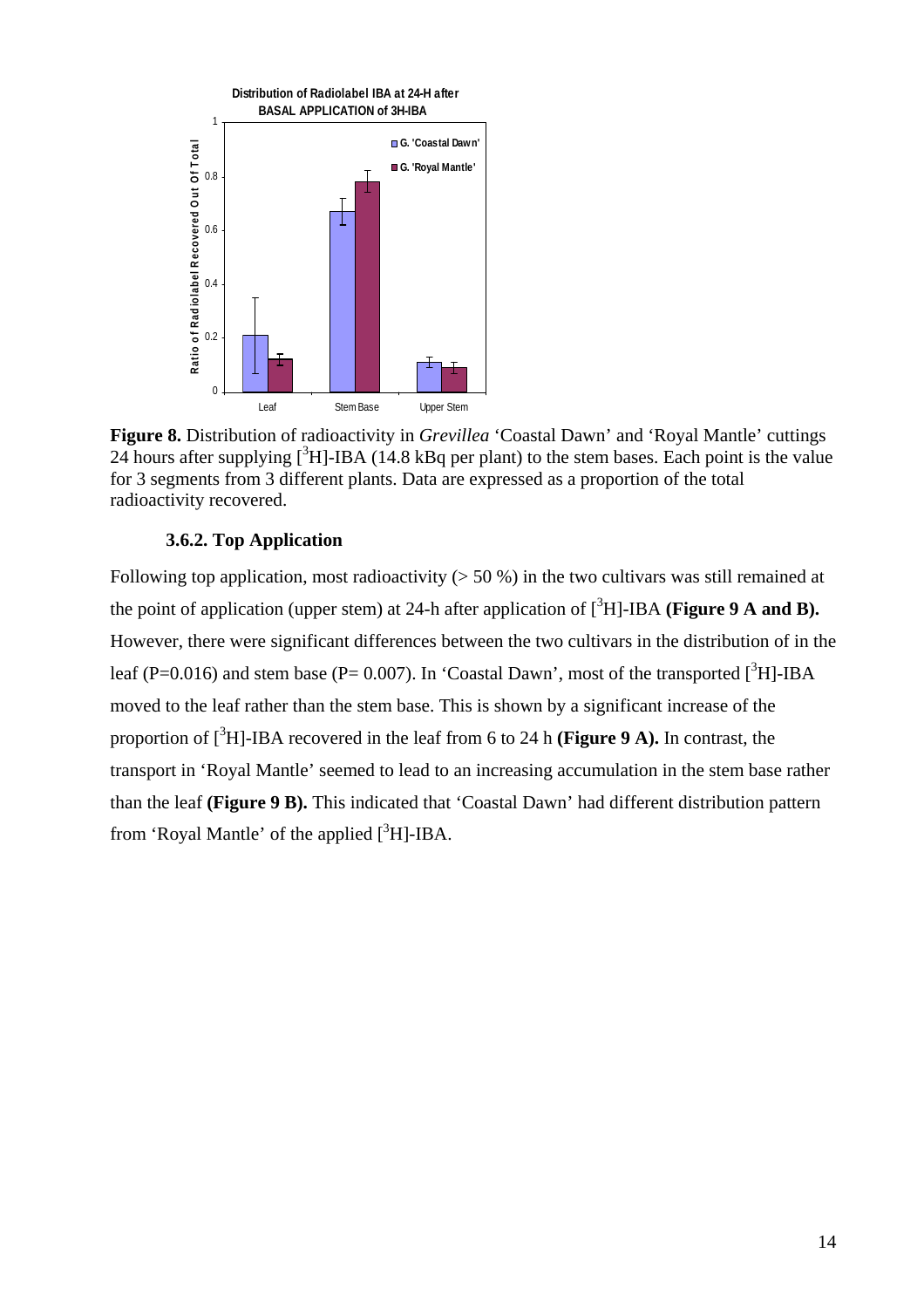

**Figure 9.** Distribution of radioactivity in *Grevillea* 'Coastal Dawn' (A) and 'Royal Mantle' cuttings (B) at 24 hours after supplying  $[{}^{3}H]$ -IBA to the stem base. Each point is the value for 3 segments from 3 different plants. Data are expressed as a proportion of the total radioactivity recovered.

# **4. Discussion**

## *4.1. The Importance of endogenous auxin levels in adventitious root formation*

The results of the IAA and IBA measurements in this study demonstrated that there were no significant differences in the endogenous stem IAA and IBA levels between the easy and difficult-to-root cultivars, either in summer or winter **(Figure 4).** Therefore no evidence was obtained to suggest that the difficult-to-root cultivar might have been deficient in the endogenous level of IAA or IBA.

However, differences in the auxin levels between seasons were noted. In summer when rooting percentage was higher, stem IAA levels were much higher, whereas stem IBA levels were lower than in winter **(Figure 5).**

Differences in endogenous IAA levels between seasons have been reported in *Pinus sylvestris* (Sandberg and Ericssson, 1987) and *Abies balsamea* (Sundberg *et al.*, 1987). Several others reported a decline in the IAA level in *Abies balsamea* trees along with the progression from active growth in July to quiescence in December, particularly reflected in the activity of the cambium (Sundberg *et al.*, 1987). Similar results were reported in *Pinus sylvestris* (Sandberg and Ericssson, 1987). These reports lead to a hypothesis that the level of IAA controls the rate and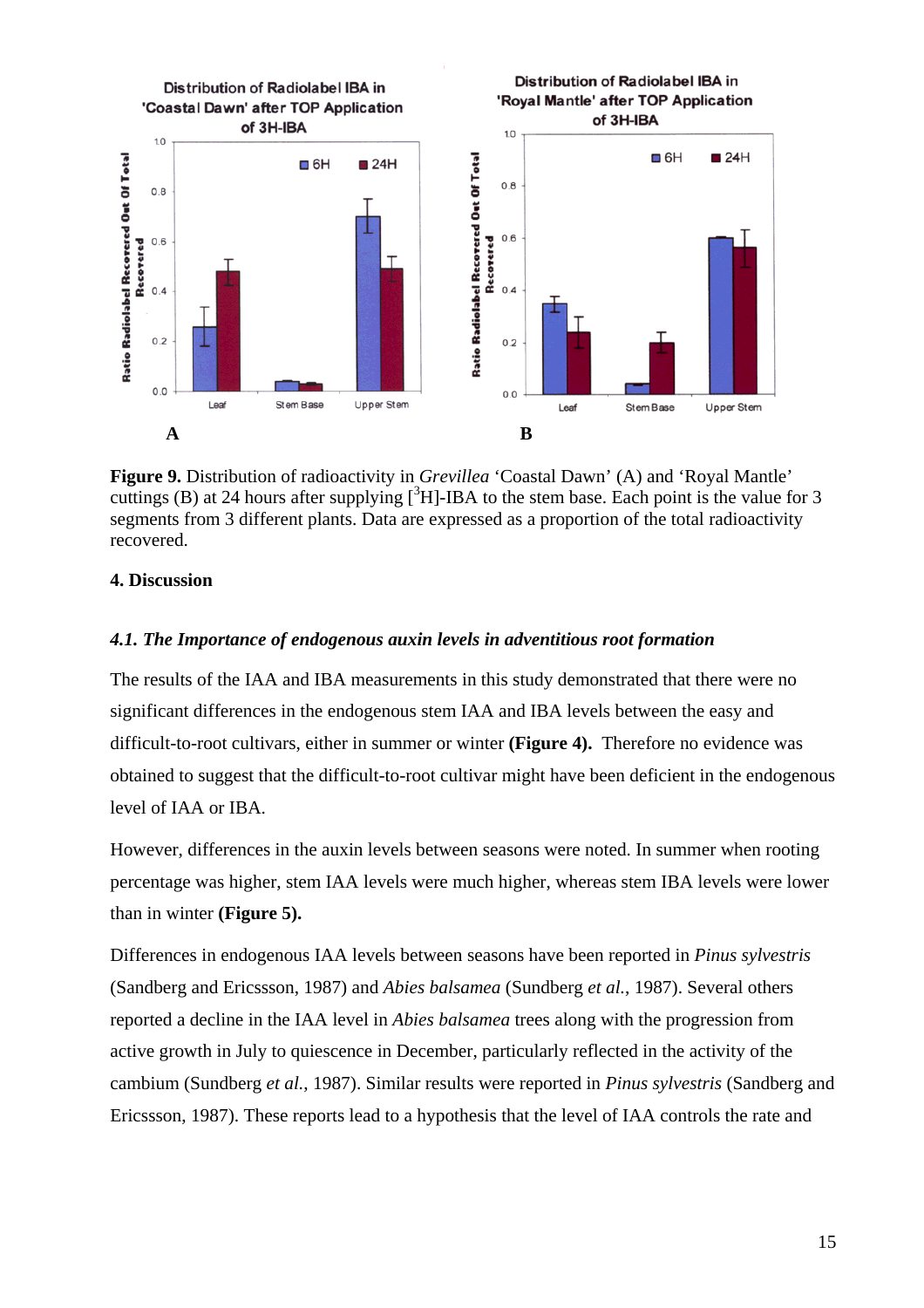seasonal growth, since IAA levels were elevated during the growing season compared to the dormant period.

It has been well documented that in the natural annual cycle of growth and development, woody plants go through periods characterised by shoot growth and other periods of non-growth or dormancy which are under both environmental and genetic control. This cycle of activity was hypothesised to correlate with rooting, i.e. the high rooting phase coincides with the resumption of growth and high cambial activity, whereas the low rooting phase occurs during winter dormancy and low cambial activity (Davies, 1984). However, the role of growth substances in the regulation of growth and dormancy, and the regulations of their endogenous levels in different seasons are still unclear. While the endogenous cambial IAA levels declined during the transition from activity to rest (Sandberg and Ericssson, 1987; Sundberg *et al.*, 1987), endogenous IBA levels of the plants were not measured in these studies

Measurements of endogenous IBA levels in plants have rarely been conducted and there are no published reports on endogenous IBA levels measured in different seasons. It is possible that the ratio of IAA to IBA, or the extent of metabolism of the applied IBA to IAA and/or to other metabolites is important for rooting. In this study, IBA metabolism – like the plant's metabolism in general – was more active in the warmer than in the cooler season, indicated by much lower level of IBA in summer than in winter.

#### *4.2. Changes in endogenous auxin levels during adventitious root formation*

## **4.2.1. IAA**

In this study exogenous IBA application resulted in an increase in stem IAA and IBA levels in both easy and difficult-to-root *Grevillea* **(Figure 4 and 5).** An increase in the endogenous IAA level following IBA treatment has also been reported in avocado (Garcia-Gomez *et al.*, 1994) and *Sequoia sempervirens* (Blazkova *et al.*, 1997). The increase in the endogenous IAA level might have partly come from conversion of the applied IBA into IAA, as has been reported in apple (van der Krieken *et al.*, 1992), grapevine and olive (Epstein and Lavee, 1984).

A transient increase in the IAA level has been reported as a necessary event prior to root formation (Moncousin *et al.*, 1989; Gaspar *et al.*, 1997; Kevers *et al.*, 1997), but this required level has not been quantified to predict how much increase is required for optimum rooting. Addition of 10 µM IBA to the rooting medium of avocado cultured *in vitro* induced a 2-fold increase in IAA levels at the basal part (Garcia-Gomez *et al.*, 1994). Similar level of increase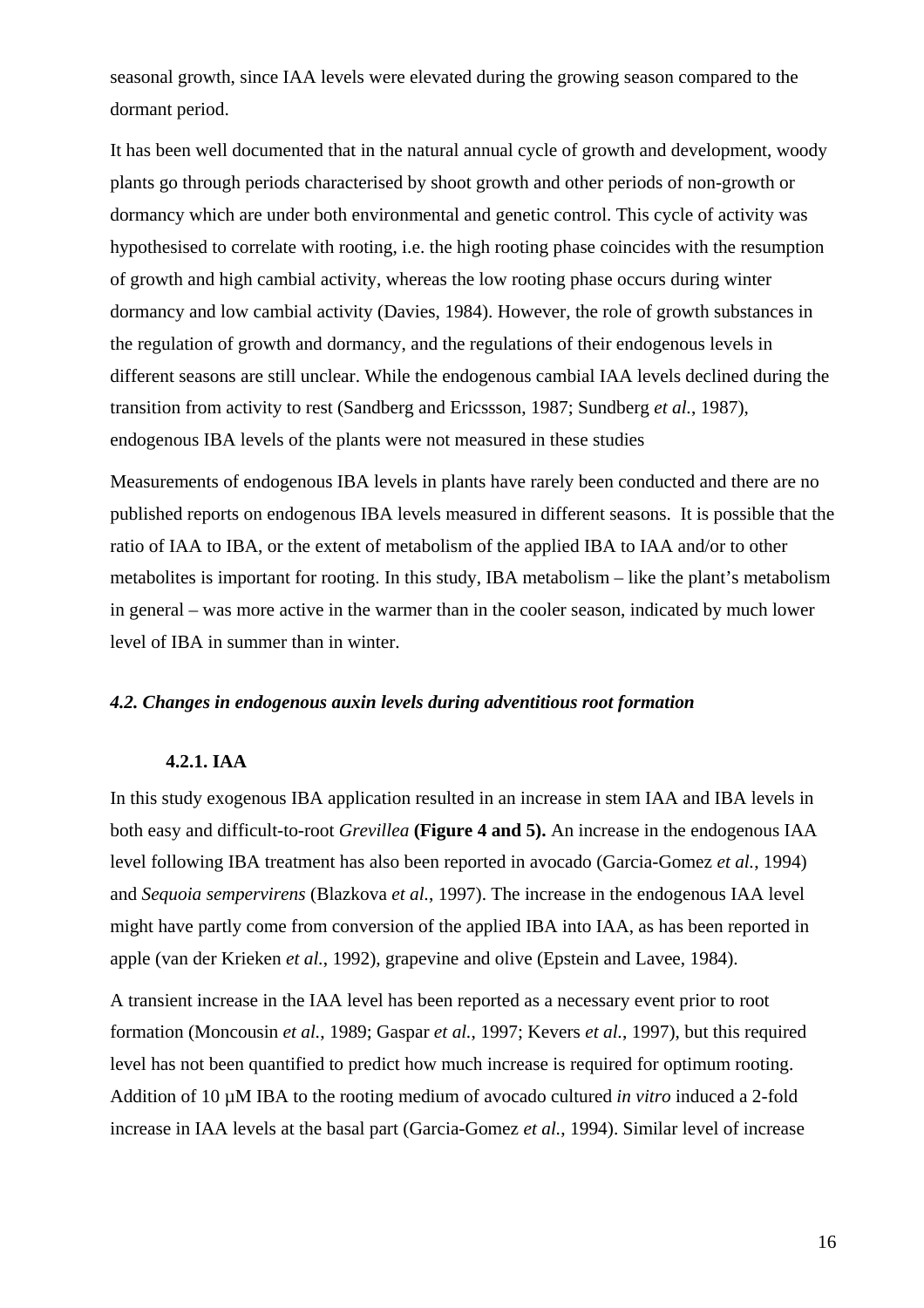was reported in mung bean hypocotyl cuttings treated with 25 mg  $L^{-1}$  of IBA (Pan and Xingshan, 1999). The amount of IBA applied to these cuttings was well below that which was added in my experiment (40 000 ng per cutting). However, previous experiments have demonstrated that this dose induces rooting in *Grevillea*.

## **4.2.2. IBA**

The increase in IBA levels following IBA treatment occurred in stems of both cultivars. Similar to the increase in endogenous IAA level after IBA treatment **(Figure 4),** the IBA increase in the stems of the difficult-to-root cultivar was more pronounced than in the easy-to-root cultivar with a later peak **(Figure 5).** These results agree with Blazkova *et al* (1997) who reported that IBA was accumulated more quickly and to a greater extent in unrooted mature than in rooted young clones. On the contrary, easy-to-root peach (Baraldi *et al*., 1993) and sweet cherry (Epstein *et al*., 1993) demonstrated a better ability to take up applied auxin than the difficult-to-root cultivar. The differences in the results obtained were probably due to difference in the species used and the experimental conditions employed - including the amount of IBA applied, since in Baraldi's and Epstein's report the plants were cultured *in-vitro.*

Following IBA treatment, stem IBA levels of both cultivars still remained relatively high (190- 200 n/gFW) compared to the control levels (8-30 ng/g FW; **Figure 5)** at day 7. In contrast, the IAA levels rapidly decreased to near control levels at this time. This result confirmed that IBA is a more stable auxin than IAA, as has been also reported by De Klerk *et al* (1997) and Nordstrom and Elliasson (1991).

This study suggests that the dramatic increase in the stem IAA and IBA level following IBA application was not crucial for rooting. This conclusion was based on the fact that the increase in the IAA and IBA level in 'Royal Mantle', which is easier-to-root and more responsive to the applied auxin, was not as pronounced as that a in 'Coastal Dawn'.

#### *4.3. Auxin transport*

The two *Grevillea* cultivars demonstrated a similar rate of IBA transport **(Figure 7).** However, the distribution pattern of the applied IBA was different between the two cultivars **(Figure 9 A and B).** Distribution of plant hormones is one of the critical determinants in controlling plant growth (Brown, *et al*, 2001). After 24 h most of the applied [<sup>3</sup>H]-IBA in 'Coastal Dawn' moved to the leaf, whereas in 'Royal Mantle' it moved to the stem base. The proportion of the radioactivity recovered in the 'Coastal Dawn' leaf increased significantly from 6 to 24 h after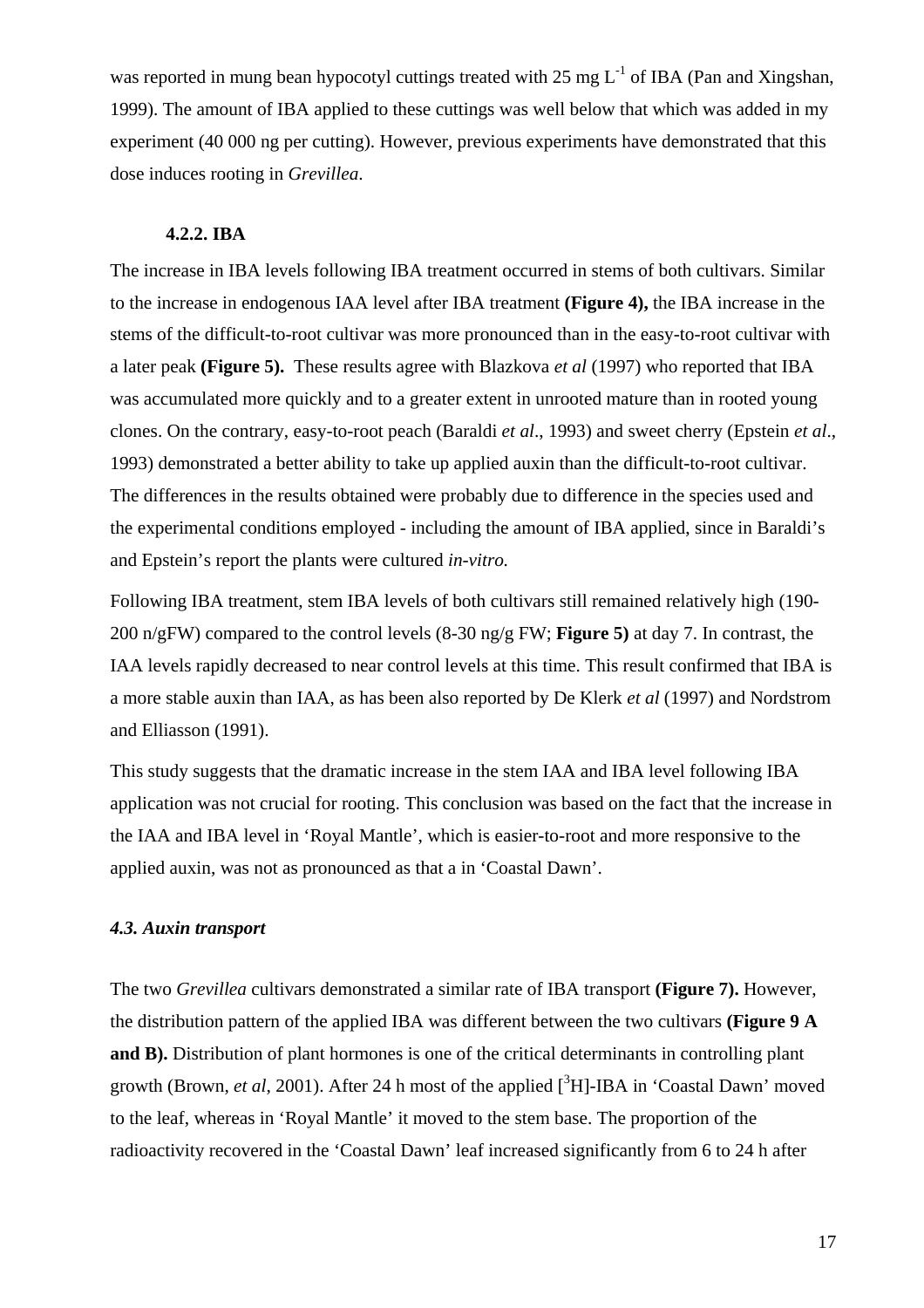application **(Figure 9 A),** whereas in the easy-to-root 'Royal Mantle' the proportion in the leaf decreased and the proportion in the stem base increased **(Figure 9 B).** Therefore 'Royal Mantle' cuttings seemed to have a higher ability to mobilise the apically applied  $[^{3}H]$ -IBA.

This finding was similar to those reported by Marks *et al* (2002) that apical application of auxin to the difficult to root species *Syringa* induced a higher percentage of rooting compared to basal application. Marks *et al* (2002) hypothesised that it is important that the applied auxin is transported through the polar auxin transport system in *Syringa*, and this mechanism was less critical for root induction in the easy-to-root *Forsythia*. However, in their system adventitious roots were formed at the base of the cuttings, whereas in my study application of IBA to the top of 'Coastal Dawn' resulted in some of the roots forming aerially. It is possible that this was due to a higher proportion of the applied  $[{}^{3}H]$ -IBA still being located in the upper stem and leaf at 24-h after application, resulting in an increase of IBA concentration in this area. This is consistent with the fact that in 'Royal Mantle' roots were formed at the stem base, where more of the applied IBA accumulated. This finding has highlighted a possible role of auxin transport and distribution in root induction in *Grevillea*.

## *4.4. Method of application*

Apical auxin application to the top of cuttings resulted in a higher or comparable rooting success compared to basal application, and might potentially reduce the amount of auxin used to induce rooting **(Table 2).** It is important for the applied auxin to reach the competent cells to produce adventitious roots (Ford *et al.*, 2002). The effectiveness of top application as opposed to basal application might be due to more efficient delivery of auxin into these cells. The basally applied auxin might need to be redistributed within the cuttings, and retransported to the cutting base through the natural basipetal transport system (Jarvis and Shaheed, 1986; Ford *et al.*, 2002).

The importance of basipetal auxin transport in rhizogenesis has been demonstrated by Marks and Simpson (2000) in *Syringa vulgaris*, a difficult-to-root species. Only apical application of auxin induced rooting in this species. In contrast, in an easy-to-root species *Forsythia,* auxin application was able to induce similar levels of rooting when applied to either end of the internode (Marks and Simpson, 2000). The results of their experiment indicate that accumulation of auxin for root induction in *Syringa* may only be possible if auxin transport is facilitated by the natural basipetal transport system. The general way of auxin application, i.e. basal treatment, may not lead to an increase in auxin concentration in the cells that would give rise to adventitious root formation.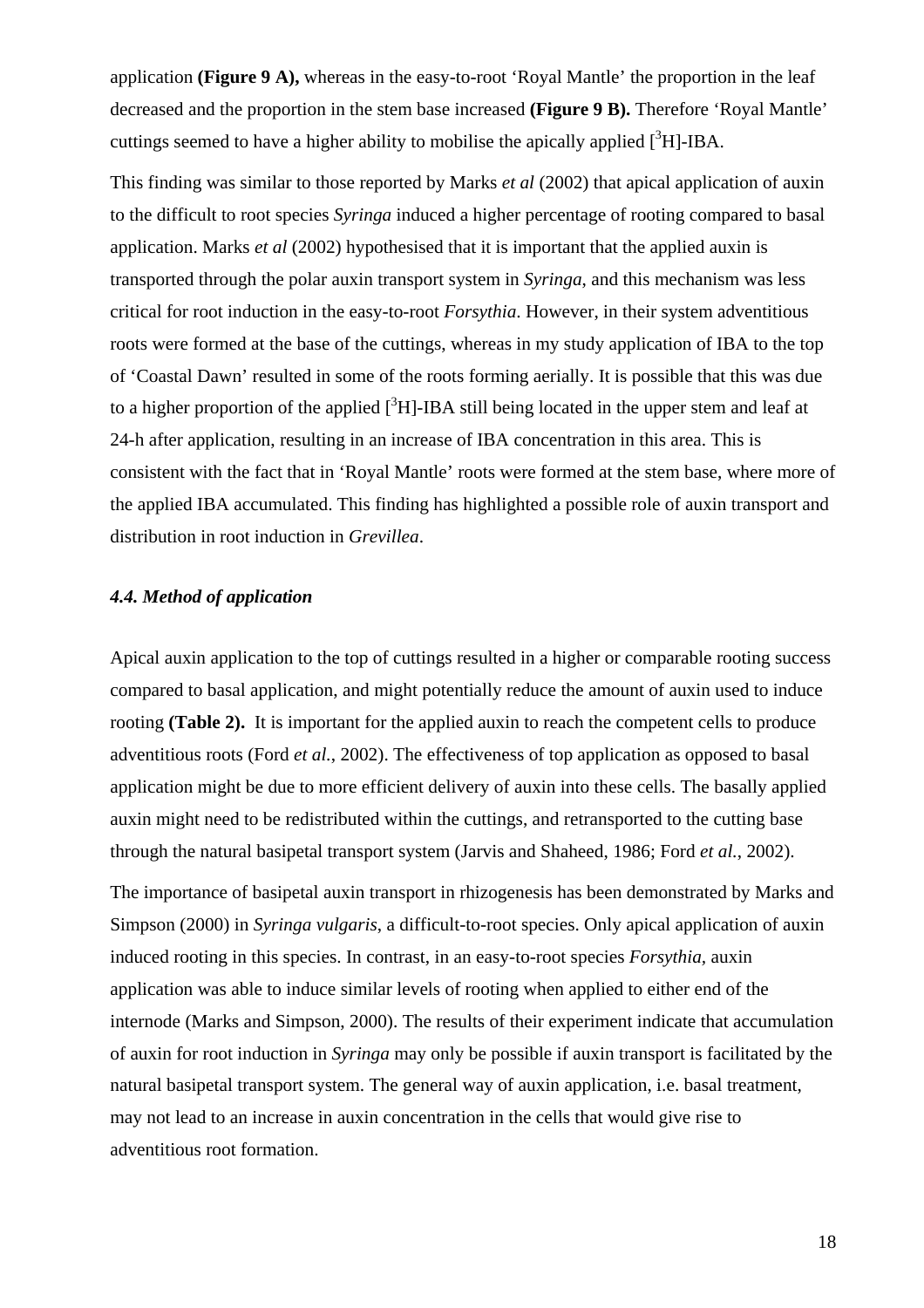In this study apical IBA application in *G.* 'Coastal Dawn' resulted in some roots formed aerially **(Figure 3).** Cuttings with roots formed aerially, particularly if formed near the shoot tip - will not usually survive because the roots may rot or dry out before reaching the media. To make these aerially rooted cuttings survive and grow into plants, the cutting bases **(Figure10 c**, the part with no roots) should be removed and the rooted shoots **(Figure 10 b)** replanted. This technique was successful in one experiment conducted in autumn. More studies should be conducted before this technique can be recommended in commercial propagation. In particular, previous experiments have indicated that *Grevillea* rooting is seasonal; therefore more experiments need to be conducted on a larger scale to determine the consistency of the results in different seasons.



**Figure 10.** 'Coastal Dawn' cutting (a) at the time of planting (b) the shoot formed aerial roots after treatment with top IBA at  $4 \times L^{-1}$  (c) stem base removed from the rooted part.

#### **5. Conclusion**

Rooting differences between the difficult and easy-to-root *Grevillea* cultivars were not likely to be related to their endogenous auxin levels or their ability to take up the applied auxin. This conclusion was based on the findings that (1) there was no significant difference in the endogenous IAA and IBA levels between the easy and difficult-to-root cultivars (2) both cultivars demonstrated an increase in endogenous IAA and IBA levels following IBA application, and the increase in the difficult-to-root 'Coastal Dawn' was more pronounced than in the easy-to-root 'Royal Mantle'.

A different distribution pattern of the top applied  $[^{3}H]$ -IBA was noted between the difficult-and easy-to-root cultivars. In contrast to the easy-to-root cultivar, the applied IBA in the difficult-toroot cultivar moved to the leaf rather than the stem base. These findings led to a conclusion that auxin distribution might explain the differing rooting ability of the two *Grevillea* lines.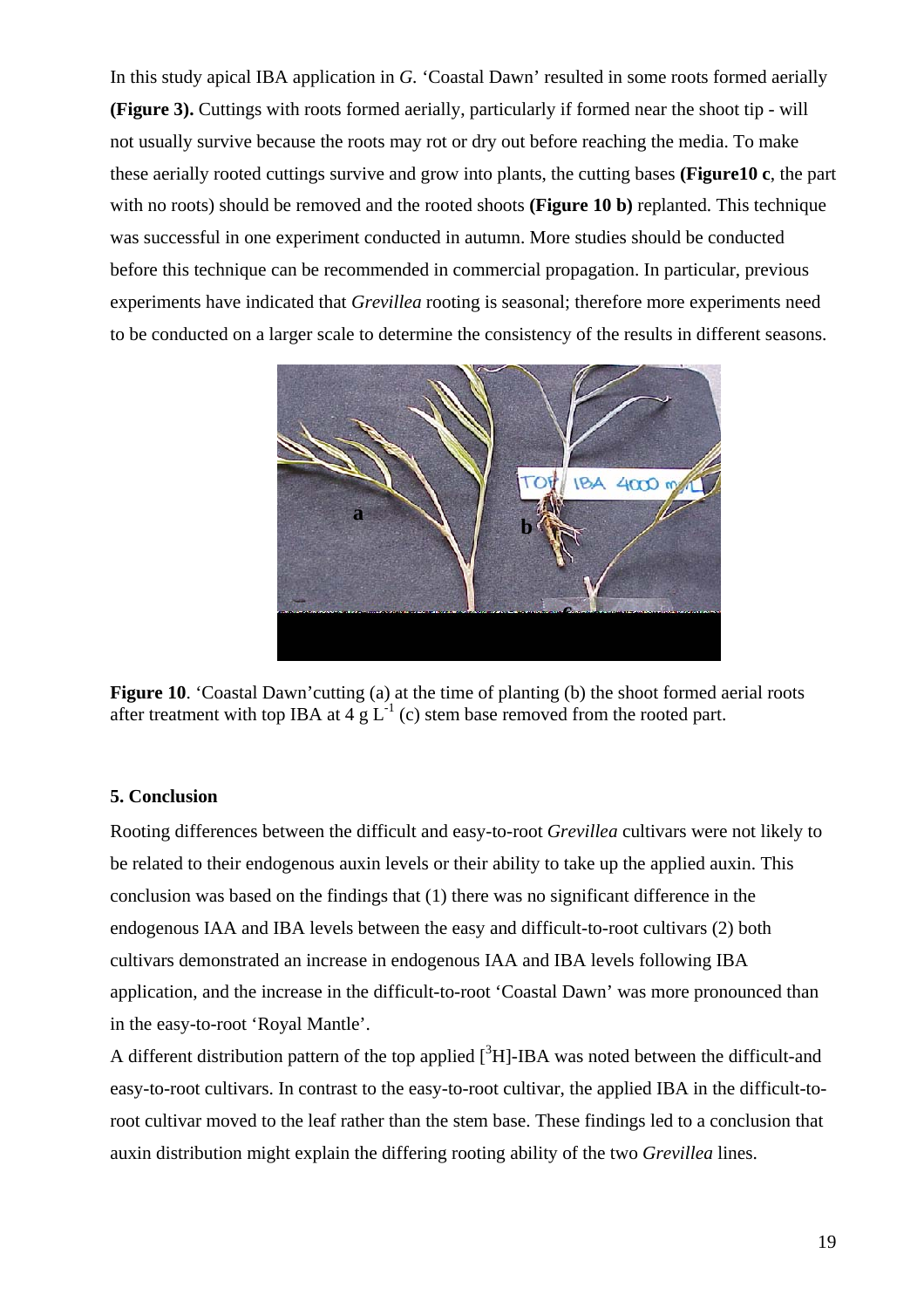#### **6. Potential Application to the Domestication and Conservation of Australian Native Plants**

These studies indicate that the auxin transport and distribution pattern may be an important factor in adventitious root formation. This knowledge could lead to technical improvements in the area of propagation applicable to difficult-to-root woody species used in floriculture, essential oils and forestry; (1) by providing information on the possible alternative method of auxin application to cuttings to ensure proper delivery of the applied auxin to the receptive tissues; (2) potentially reducing the amount of hormone used for propagation. Moreover, if the auxin pattern is shown to be critical to ease of rooting, it may also lead to a practical method of screening genotypes in future Australian plant selection programs.

The floriculture of Australian native plants is potentially a \$ 250 M export industry. Overcoming limitations to vegetative propagation is crucial to the conservation and commercial development of Australian native flora.

#### **7. Publication/Dissemination**

Manuscripts are being prepared to publish the results of this project:

1. Santi Krisantini, Margaret Johnston, Richard Williams, Christine Beveridge. Adventititious Root Formation in *Grevillea*, an Australian Native Species. Submitted and accepted with corrections for Scientiae Horticulturae Journal.

2. Santi Krisantini, Margaret Johnston, Richard Williams, Christine Beveridge, John Ross. Identification and quantification of indole-3-acetic acid and indole-3-butyric acid, and Conversion of Indole-3-butyric Acid to Indole-3-acetic Acid by Cuttings of *Grevillea*, an Australian Native Species. To be submitted to Plant Growth Regulation Journal.

3. The results would also be presented at  $7<sup>th</sup>$  Australian Native Flower Conference in May 2005.

A list of published papers related to this project is as follows:

 - Santi Krisantini, Margaret Johnston, Richard Williams, Christine Beveridge. 2003. Propagation of *Grevillea*. The Combined Proceedings of the International Plant Progapators' Society (53):154-159

- Santi Krisantini, Margaret Johnston, Richard Williams. 2002. Rooting of two *Boronia* species as influenced by £-naphthalene acetic acid (NAA) and 2-chloroethyl phosphonic acid (CEPA). Propagation of Ornamental Plants (2): 16-21.

- Santi Krisantini, Margaret Johnston, Richard Williams. 2002. Can ethylene promote rooting in your cuttings? Sixth Australian Wildflower Conference Proceedings 2002.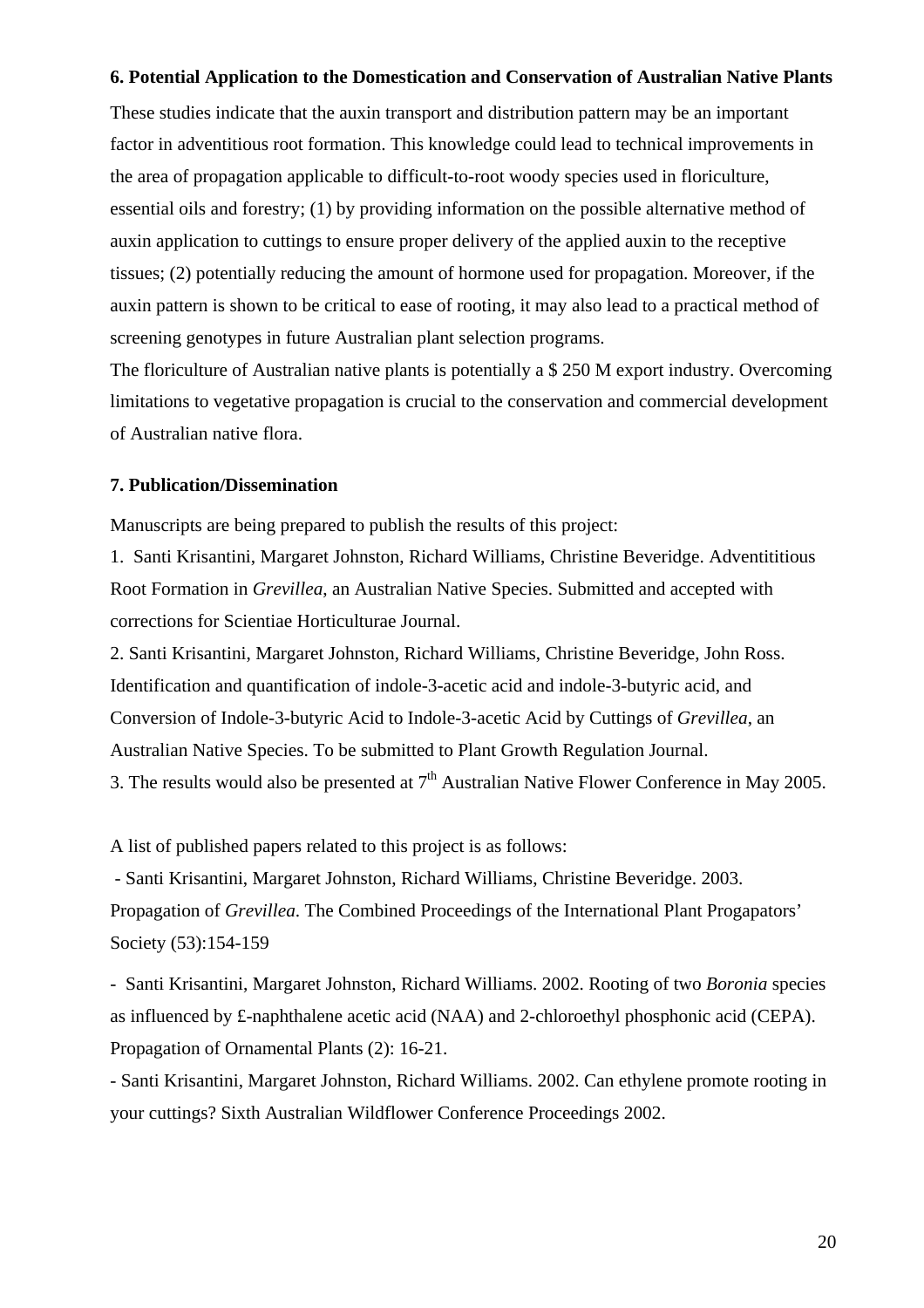#### **8. References**

- Alvarez, R., S. J. Nissen and E. G. Sutter, 1989. Relationship between indole-3-acetic acid levels in apple (*Malus pumila* Mill) rootstocks cultured in vitro and adventitious root formation in the presence of indole-3-butyric acid. Plant Physiology 89, 439.
- Baraldi, R., G. Bertazza, S. Predieri, A. M. Bregoli and J. D. Cohen, 1993. Uptake and metabolism of indole-3-butyric acid during the in vitro rooting phase in pear cultivars (*Pyrus communis*). Acta Horticulturae 329, 289-291.
- Beveridge, C. A., J. J. Ross and I. C. Murfet, 1994. Branching mutant *rms-2* in *Pisum sativum*: grafting studies and endogenous indole-3-acetic acid levels. Plant Physiology 104, 953- 959.
- Beveridge, C. A., G. M. Symons, M. I.C., J. R. Ross and C. Rameau, 1997. The *rms 1* mutant of pea has elevated indole-3-acetic acid levels and reduced root-sap zeatin riboside content but increased branching controlled by graft-transmissible signals. Plant Physiology 116, 1251-1258.
- Blazkova, A., B. Sotta, H. Tranvan, R. Maldiney, M. Bonnet, J. Einhorn, L. Kerhoas and E. Miginiac, 1997. Auxin metabolism and rooting in young and mature clones of *Sequoia sempervirens*. Physiologia Plantarum 99, 73-80.
- Collett, D., 1991. Models for Binary and Binomial Data. *In*: D. Collett.(Eds.), Modelling Binary Data, Chapman & Hall/CRC**,** 43-92.
- Epstein, E. and S. Lavee, 1984. Conversion of indole-3-butyric acid to indole-3-acetic acid by cuttings of grapevine (*Vitis vinifera*) and olive (*Olea erupea*). Plant and Cell Physiology 25 (5), 697-703.
- Epstein, E., S. Zilkah, G. Faingersh and A. Rotebaum, 1993. Transport and metabolism of indole-3-butyric acid in easy and difficult-to-root cuttings of sweet cherry (*Prunus avium* L.). Acta Horticulturae 329, 292-295.
- Ford, Y. Y., E. C. Bonham, R. W. F. Cameron, P. S. Blake, H. L. Judd and R. S. Harrison-Murray, 2002. Adventitious rooting: examining the role of auxin in an easy- and difficultto-root plant. Plant Growth Regulation 36, 149-159.
- Garcia-Gomez, M. L., C. Sanchez-Romero, A. Barcelo-Munoz, A. Heredia and F. Pliego-Alfaro, 1994. Levels of endogenous IAA and indole-3-acetyl-aspartic acid during adventitious rooting in avocado microcuttings. Journal of Experimental Botany 45 (275), 865-870.
- Gaspar, T., C. Kevers and J. F. Hausman, 1997. Indissociable chief factors in the inductive phase of adventitious rooting. Biology of root formation and development, Plenum Press, New York.
- Jarvis, B. C. and A. I. Shaheed, 1986. Adventitious root formation in relation to the uptake and distribution of supplied auxin. New Phytologist 103, 23-31.
- Joyce, D. C. and P. R. Beal, 1999. Cutflower characteristics of terminal flowering tropical *Grevillea* : a brief review. Australian Journal of Experimental Agriculture 39, 781-794.
- Kevers, C., J. F. Hausman, O. Faivre-Rampant, D. Evers and T. Gaspar, 1997. Hormonal control of adventitious rooting: progress and questions. Angewandte Botanik (71), 71-79.
- Lovell, P. H. and J. White, 1986. Anatomical changes during adventitious root formation. *In*: M. B. Jackson.(Eds.), New Root Formation in Plants and Cuttings, Martinus Nijhoff**,** 111- 139.
- Marks, T. R. and S. E. Simpson, 2000. Rhizogenesis in *Forsythia x intermedia* and *Syringa vulgaris*, application of a simple internode experimental system. Plant Cell Reports 19, 1171-1176.
- Moncousin, C., J.-M. Favre and T. Gaspar, 1989. Early changes in auxin and ethylene roduction in vine cuttings before adventitious rooting. Plant Cell, Tissue and Organ Culture 19, 235-242.